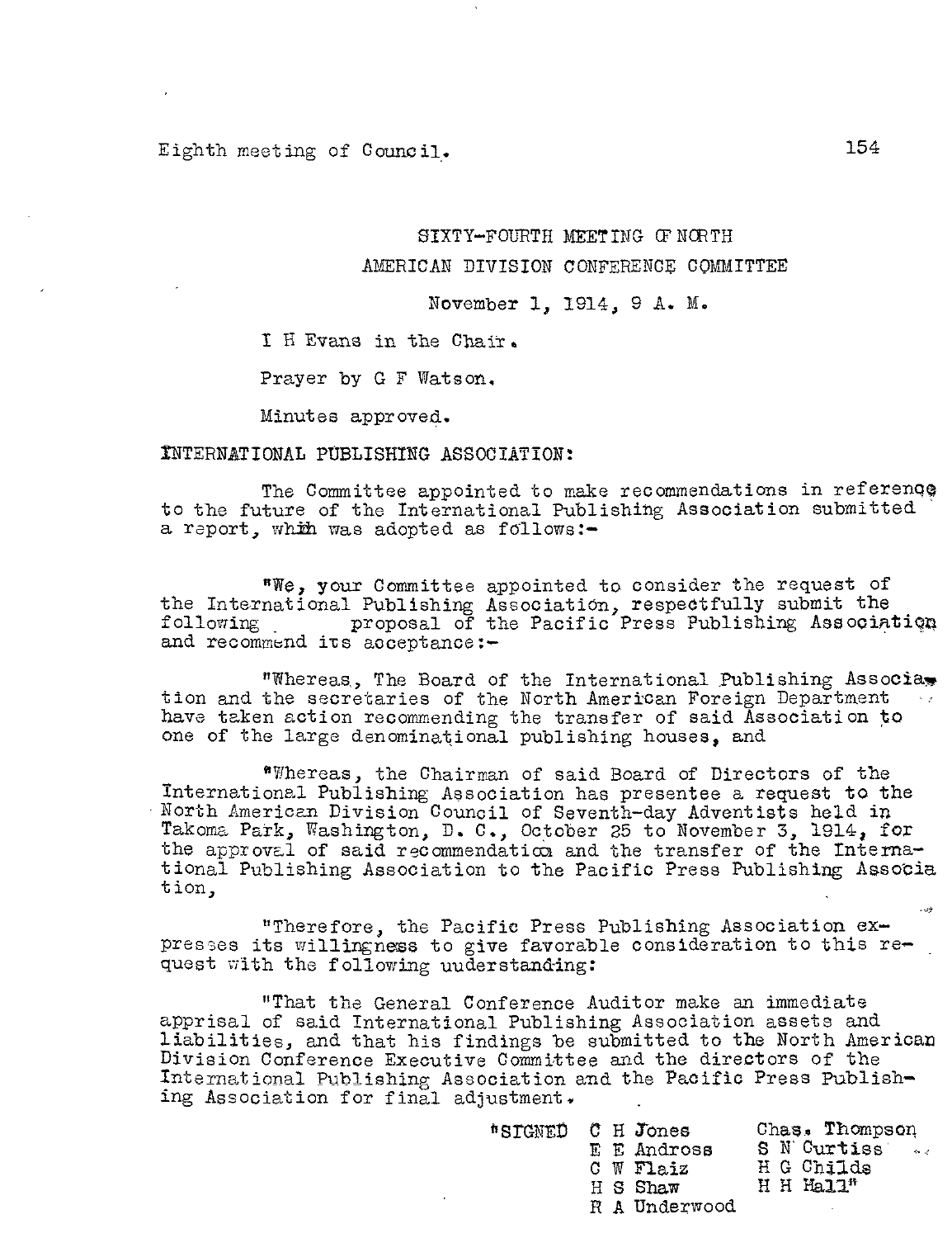It was,-

VOTED, That the report of the committee be adopted, and that the proposition made by the Pacific Press Association be accepted.

BOOMENTS CONVENTION:

The Publishing Department submitted the following recommendations concerning the holding of Bookmen's Conventions:

WE RECOMMEND, 1. That three Bookmen's Conventions be held early next year; one each in the territory of the Review and Herald Publishing Association, the Southern Publishing Association, and the Pacific Press Publishing Association.

2. That the time of holding these conventions be approximately as follows:-

> Southern Publishing A3scciation ter-Atoryljan.5, 1915, Review and Herald Pub. Ass'n.,  $\frac{1915}{200}$ , 1915.<br>Pacific Press Pub. Ass'n... Mar.5, 1915. Pacific Press Pub. Ass'n.,

3. That each convention be of about ten days' duration.

That the Union Agent, Field Agent, Tract Society secretaries and Home Missionary secretaries be invited to attend these conventions.

5. That each publishing house pay one-half the railway Are of these workers to the conventions and furnish entertainment while in attendance, and that the remainder of the railway fares be pooled by the different conferences.

VOTED, That the report be adopted.

PANAMA EXPOSITION:

C H Jones explained briefly the preparations being made for the Panama Exposition to be held in San Francisco, California, in 1915. He thought that our work should be represented in a proper manner, A committee appointed by the Pacific Union Conference has secured space free in the Palace of Machinery. He stated briefly some of the plans under consideration for the representation of our work. The initial expense has been estimated at something like  $\%4,000$ . In addition to this there would be the operating expenses during the Exposition.

E E Andross asked that counsel be given whether we should incur this large expense at this time.

W C White stated that in his judgment much would be accomplished by taking advantage of the proposed exhibit.

W A Spicer said he would like to see the exhibit, but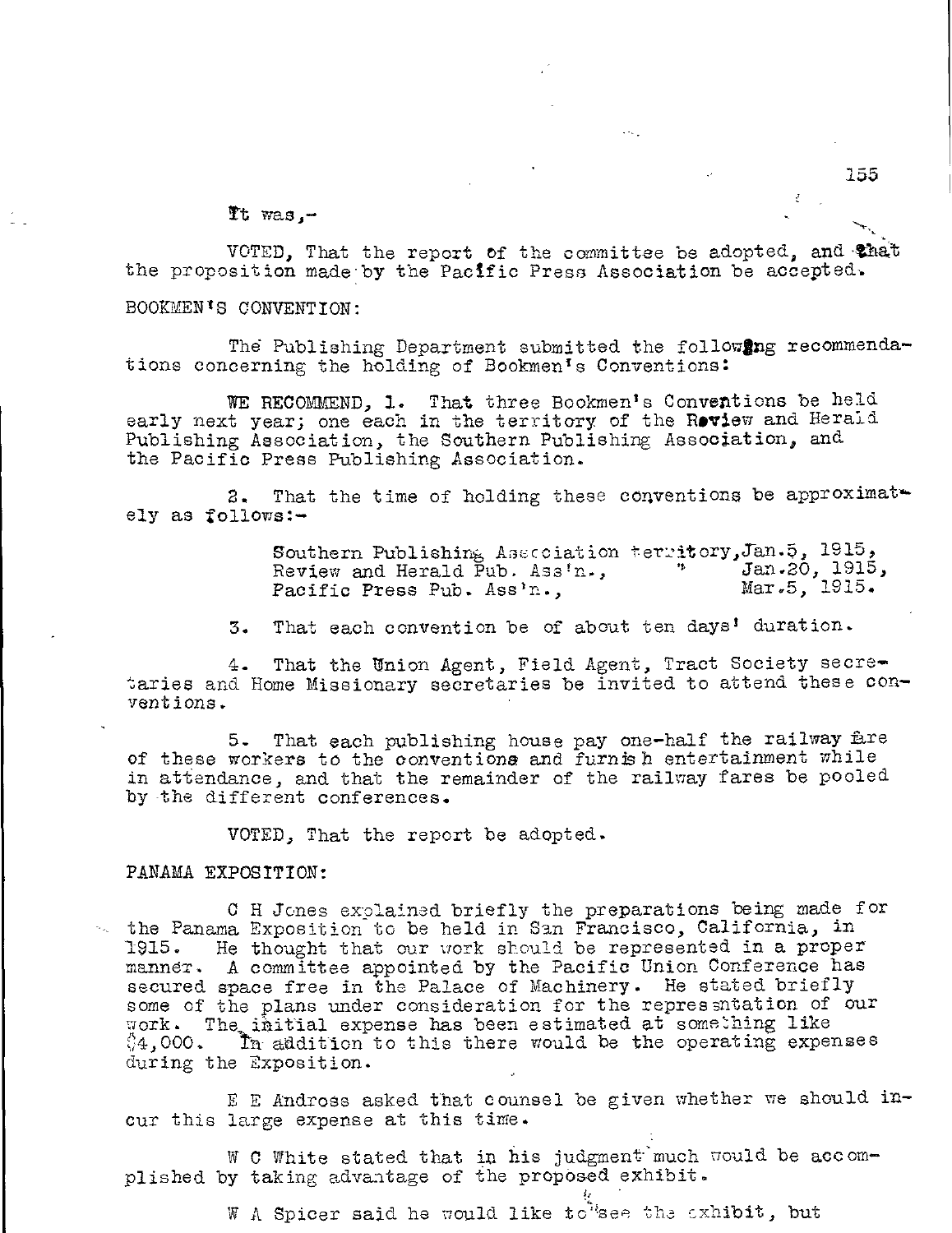thought we should give consideration as to whether it could not be made at less expense than was proposed.

S N Haskell thought there was a great opportuuity open before us at this Exhibition, and that we should avail ourselves of it.

Others spoke to the question, after which it was,-

VOTED, That the question of making an Exhibit at the Panama Exposition in 1915 be referred to the committee composed of W T Knox and Union Conference Presidents.

### COMMITTEE ON MEDICAL WORK:

The Committee appointed to consider the medical work submitted a report. Action was deferred until latex.

#### TWENTY-CENT-WEEK-FUND:

 $\mathbb{C}$  .

The Treasurer called attention to the need of pushing the raising of mission funds early in the year, and not leaving so large an amount to be raised later in the year. This question  $\mathbf{W}_{\mathbf{S}}$  discussed by the Chairman, R D Quinn, S E Wight, Charles Thompson, R & Underwood, R T Dowsett, F W Paap, L H Christian, E E Andross, after which it  $was -$ 

VOTED, That the question of thetwendy-cent-a-week fund and the revision of our church membership be referred to the committee on financial matters, consisting of the Treasurer and Union Conference presidents.

## LOCAL INDEBTEDNESS:

The question of how to relieve our local indebtedness was given study. The Chairman said he believed in operating the Lord's work on a cash basis, and expressed the conviction that the Lord had put his seal to this plan. E E Andross and R A Underwood outlined the plans which they have started to relieve the local indebtedness in the Pacific and Central Union Conferences.

VOTED, That the question of how to relieve local indebtedness be referred to the committee composed of Union Conference Presidents with W T Knox as chairman.

Adjourned.

Y H Evans, Chairman, G B Thompson, Secretary.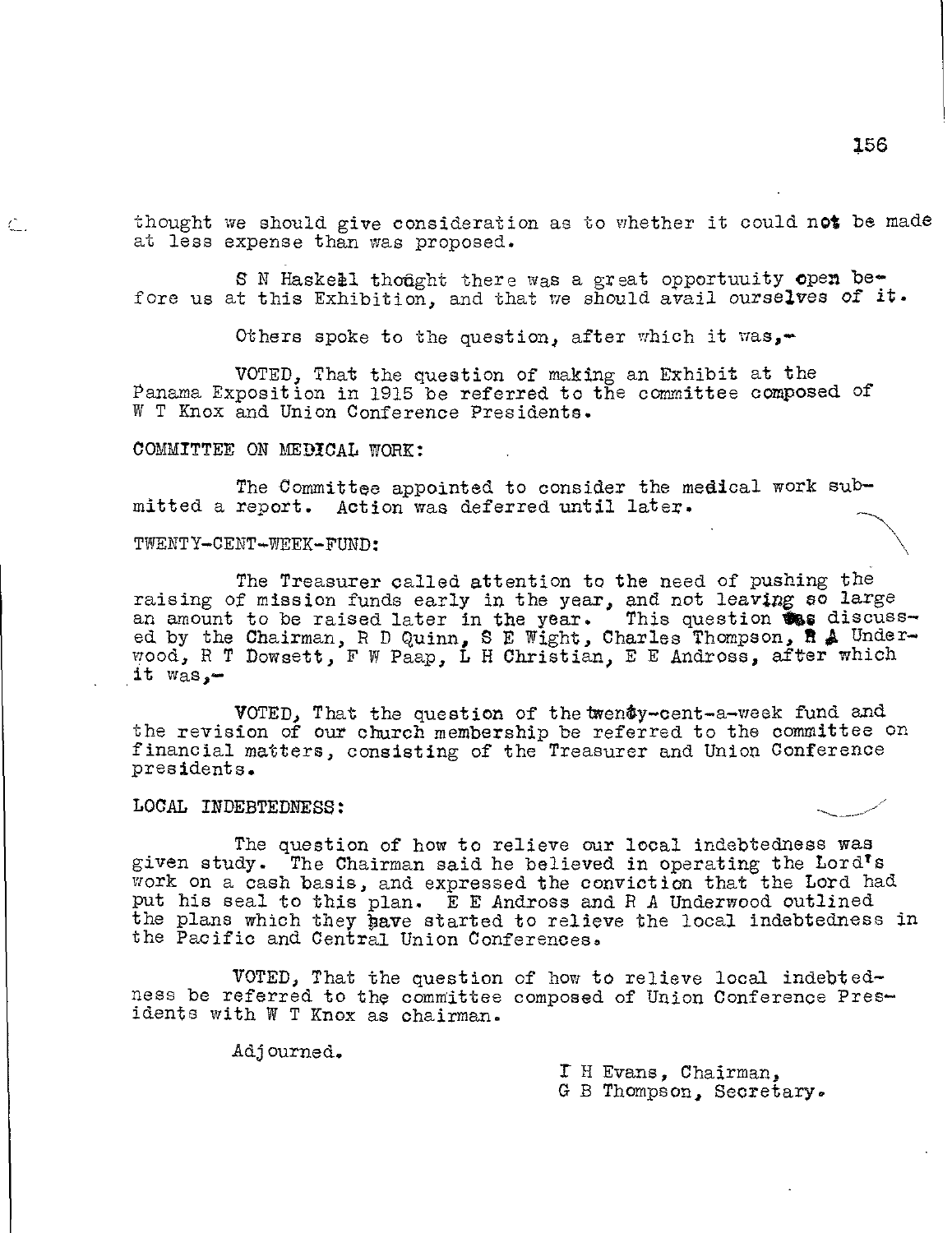Ninth meeting of Council.

## SIXTY—FIFTH MEETING OF NORTH

AMERICAN DIVISION CONFERENCE COMMITTEE

November 1, 1914, 2:30 P. M.

W T Knox in the Chair.

Prayer by Charles Thompson.

Minutes read and approved.

MEDICAL RESOLUTIONS:

The following resolutions on the medical work, submitted by the Committee at a previous meeting, were taken up, and as amended were adopted as follows:—

"We Recommend, 1. That three or more medical conventions be held in the early part of 1915 -- one in Washington, D. C. for the territory each of the Mississippi River, one at College View for the territory between the Mississippi River and the Rocky Mountains, and one at Loma Linda for the Pacific Coast, and others as may be arranged, to which there shall be invited Union Conference Committee men, all physicians, sanitarium managers, treatment room workers, murses,<br>and such other ministerial and medical workers as are able to  $\varepsilon$ ''''' attend.

"2. That we request the Educational Department to inplude in its Ministerial Reading Course a book on medical science, to be  $re$ . commended by the Medical Department.

"6. That each Union Conference arrange for proper represen tation of medical work at all camp-meetings.

"4, That our sanitariums hold schools of health wherever practicable, and that the Medical Department be asked to assist ip providing suitable literature, sample programs, and other needed material.

"5. That one Sabbath of each year be set aside as a health and Temperance Day, and that suitable readings and articles be prepared by the Medical Department, to be supplied all ministers and church elders.

"6. That our conference committees plan, as far as posatble, to utilize our graduate nurses in connection with conference work $\frac{1}{2}$  to assist suitable workers to locate in cities to carry on dispensary work, nurses' bureaus, district nursing, and to conduct treatment rooms."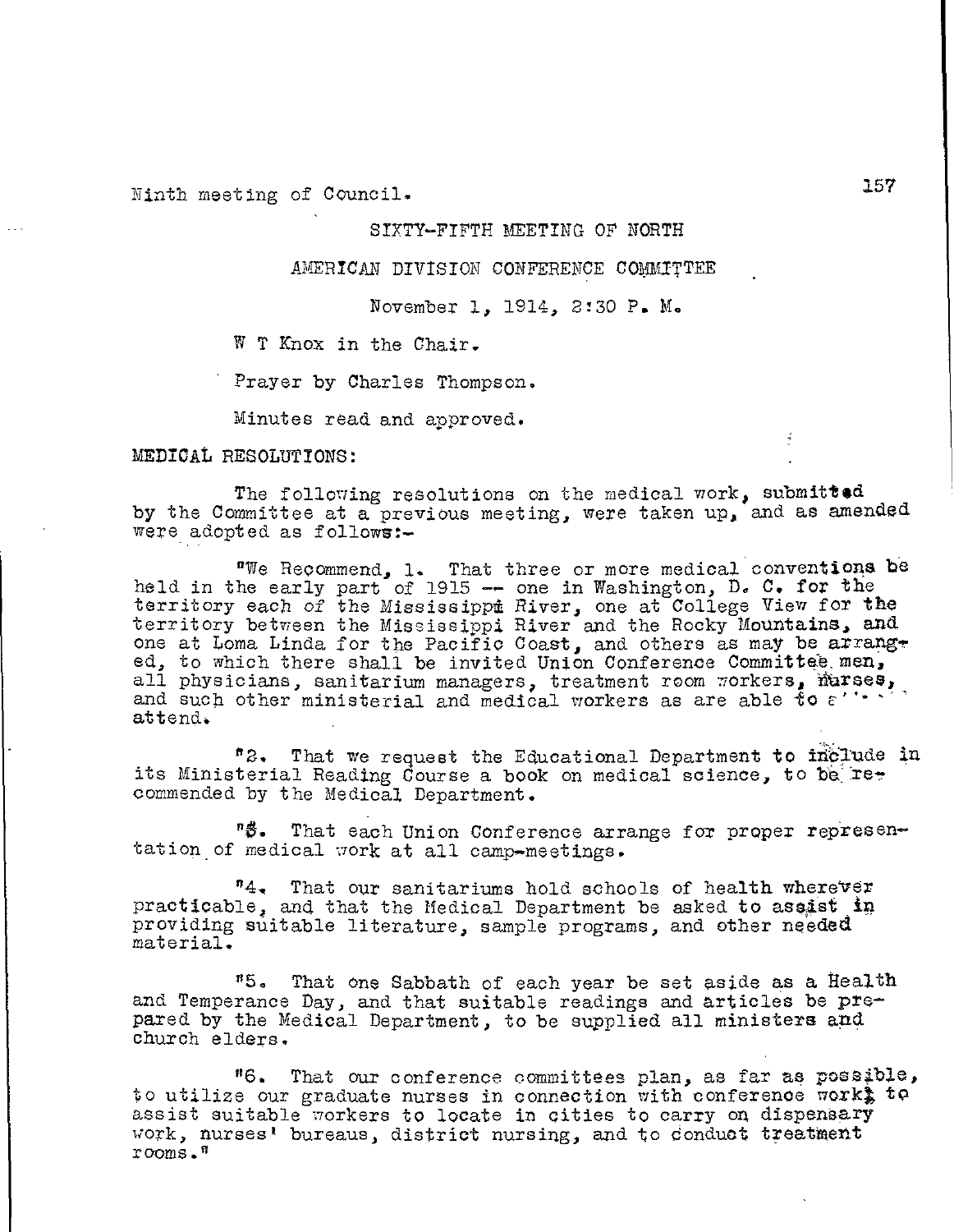The resolution in reference to the proposed number of Sanitariums training schools wag referred back to the Committee for ' further consideration..

# EDUCATIONAL DEPARTMENT:

Some resolutions from the Educational Department were submitted by the Secretary of the Department. These were given careful consideration. During the discussion the question was considered' as to whether it would be advisable to hold as many conventions as was being proposed by the various departments.

Pending consideration of the resolutions the Council adjourned.

> W T Knox, Chairman, G B Thompson, Secretary.

Tenth meeting of Council.

#### SIXTY-SIXTH MEETING OF NORTH

AMERICAN DIVISION CONFERENCE COMMITTEE

November 2, 1914, 9 A. M.

I H Evans in the Chair.

Prayer by H S Shaw.

Minutes read and approved.

COMMITTEE REPORTS:

The Committee on plans; on foreign work in this country; on Nurses' training schools; on surplus tithe; and on denominational hymn books, submitted reports. Action was deferred until later.

COMMITTEE ON DISTRIBUTION OF LABOR:

The Committee on Distribution of Labor rendered a report which was adopted as follows: $-$ 

Your Committee on the Distribution of Labor would respectfully submit the following partial report;-

1. That Elder J W Lair be recommended to make South Dakota -his field of labor.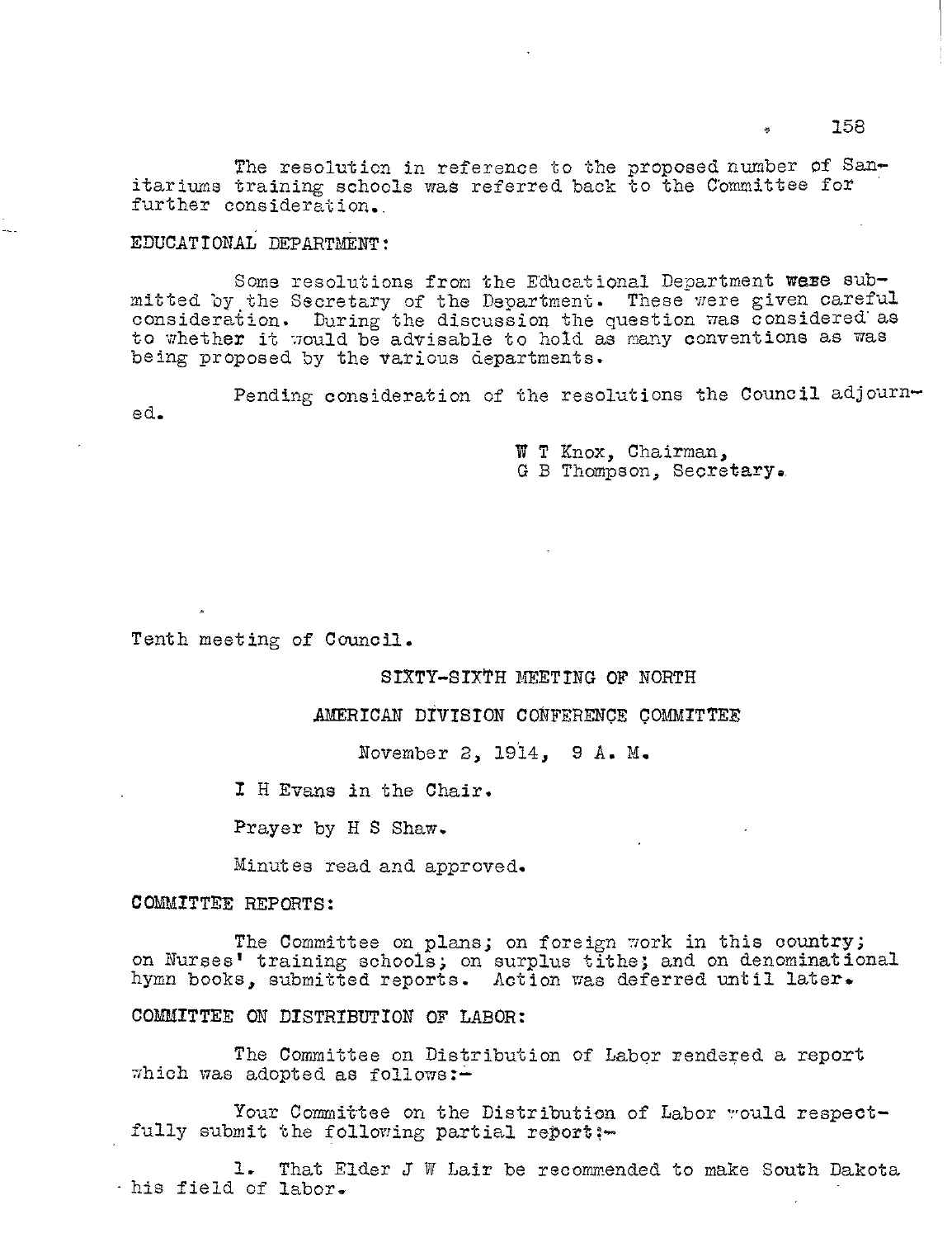his field of labor.

2. That the Central Union Conference be requested to rer lease Brother Ralph Rhodes to engage in tract society work in the Eastern New York Conference.

 $3.$  That the Pacific Union Conference be requested to re $\sim$ . lease Brother B M Heald to labor in Florida.

4. That theCentral Union Conference be requested to release Prof. M B Van Kirk to engage in the educational and young people<sup>ts</sup> work in the Northern Union.

5, That the Northern Union Conference be requested to re- lease Prof. W W Ruble to engage in the educational and young people<sup>\$8</sup> work in the Central Union Conference.

S. That Irving M Martin of Denver be recommended to make Florida his field of labor.

7. That the Central Union Conference be requested to release Elder W H Clark to labor in the Southern Union Conference.

8. That David Guldbranson of Iceland be recommended to locate in Winnipeg to labor under the direction of the Western Canadian Union Conference with support from the North American Di vision until the close-of 1915,

## MANUSCRIPT ON ORGANIZATION:

W C White called attention to the manuscript compiled by. A. G. Daniells and C C Cris $_{\ell}$ ler, with selections from the writings of Mrs. E G White, on the suoject of organization. It vas,—

'VOTED, That this maniscript be referred to the Committee on Plans.

## HOME MISSIONARY WORK:

In order to bring the work of the Home Missionary Department before the Council it was, $\blacksquare$ 

VOTED, That a committee of six be appointed on Home Missionary work to bring in some recommendations to the Council. This Committee was announced as: F W Paap, Mrs. L'Flora Plummer, E R Palmer, O A  $^{\circ}$ Olsen, W C White, Miss E M Graham.

## RESODUTIONE—EDUCATIONAL WORK:

The resolutions on the Educational work under consideration ed as followarat a previous meeting were taken up, and after amendments were adopt-

1. That a Council of the Educational and Missionary Volun-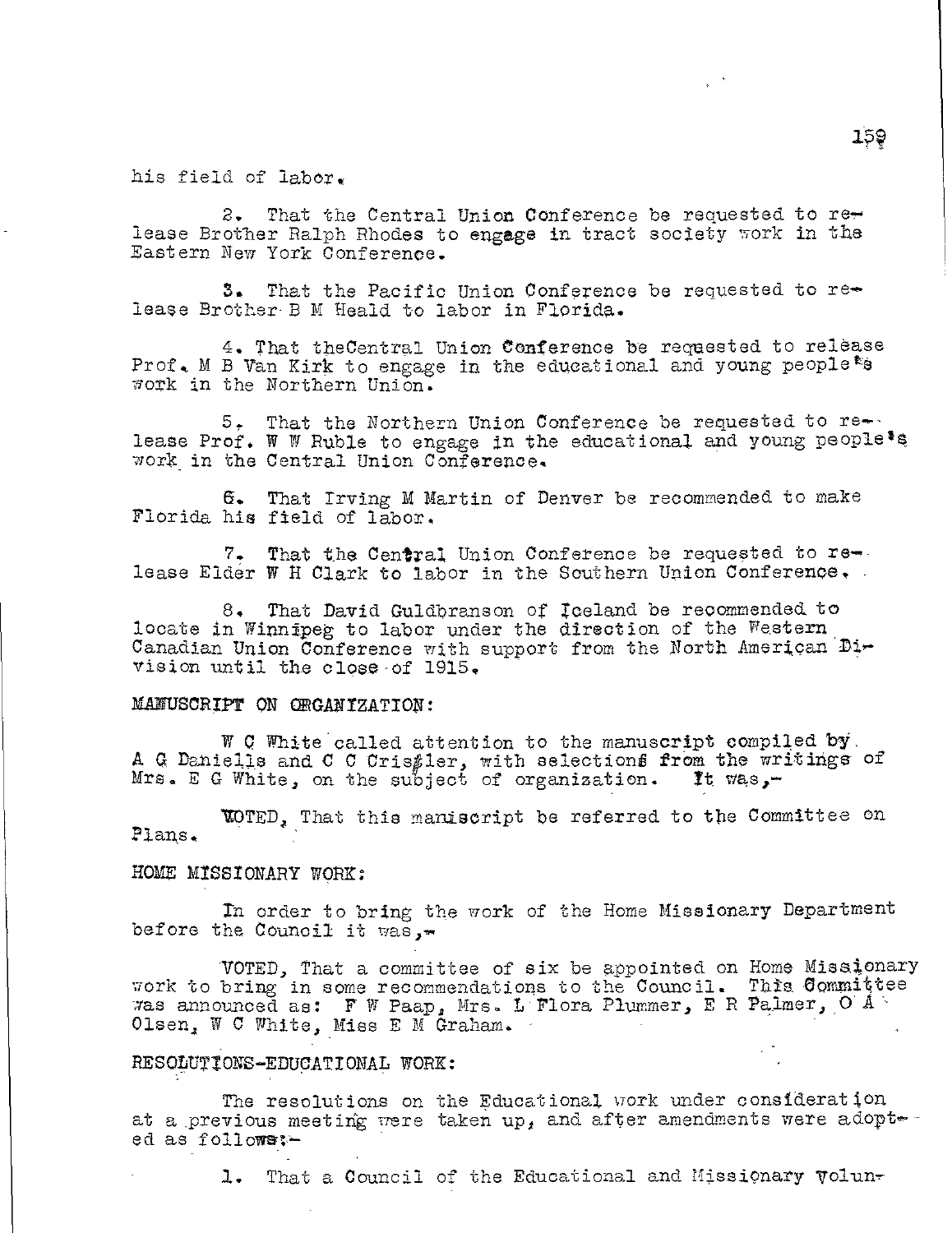teer Departments be held this winter (probably in February, 1915) at some central location, the place and time to be determined by the departments.

2. That in general the delegation be made up of two from each union conference having no training school of its own and three from each union conference having a training. school of its own. This. list includes all members of the Department and a few others.

3. That the traveling expenses of the delegates be pooled.

4. That a Convention of ten days.' duration, conducted by the secretaries of the Educational and Missionary Volunteer Departments -of the Division Conference, be held in connection with the summer school at each of the five colleges in the United States, and that an effort be made to bring together at these conventions all the educators and the Missionary Volunteer secretaries in the territory tributary to each college.

5. That in accordance with the plan adopted at the Council a year ago, the Sabbaths of April 10 and August 7 be devoted to our educational work, and that appropriate programs for these days be prepared by the Educational Department.

6. That we counsel all our schools to offer uniform scholars ship terms, varying only in accordance with the variations of their. regular fixed changes, and that these uniform terms be determined by the Educational and Publishing Departments.

7. That the following names, in addition to that of the secretary and the assistant secretary, constitute the membership of the Department for the ensuing year: J L Shaw, C C Lewis, M E Kern, C L Benson, C W Irwin, 0 J Graf, E C Kellogg, H A Morrison, E G bury, M E Cady, E J Hibbard, W W Ruble, M B Van Kirk, J I Beardsley or his successor, BC B Hughes, N W Lawrence, L H Wood, T B Rowe, H W Miller, L A Hoopes or his successor, Newton Evans, C A Russell, B F Machlan, C L Stone, C J Boyd, M E Olsen, J H Schilling, M L Andreason, G E Nord, H G Lucas, J L Kay, J B White, S M Butler.

## COMMITTEE ON PLANS:

The further partial report of the Committee on Plans was adopted as follows:-

Whereas, Progressive plans for the improvement of our Sabbath-schools are often hindered by the frequent changes of officers; therefore,-

We recommend, 9. That beginning with the year 1915, the term of office in our Sabbath-schools be one year instead of six months, as heretofore.

10. That gifts and appropriations received by a Conference from outside its own territory, or donations to an institution, be included in column 18 of the Financial Statement.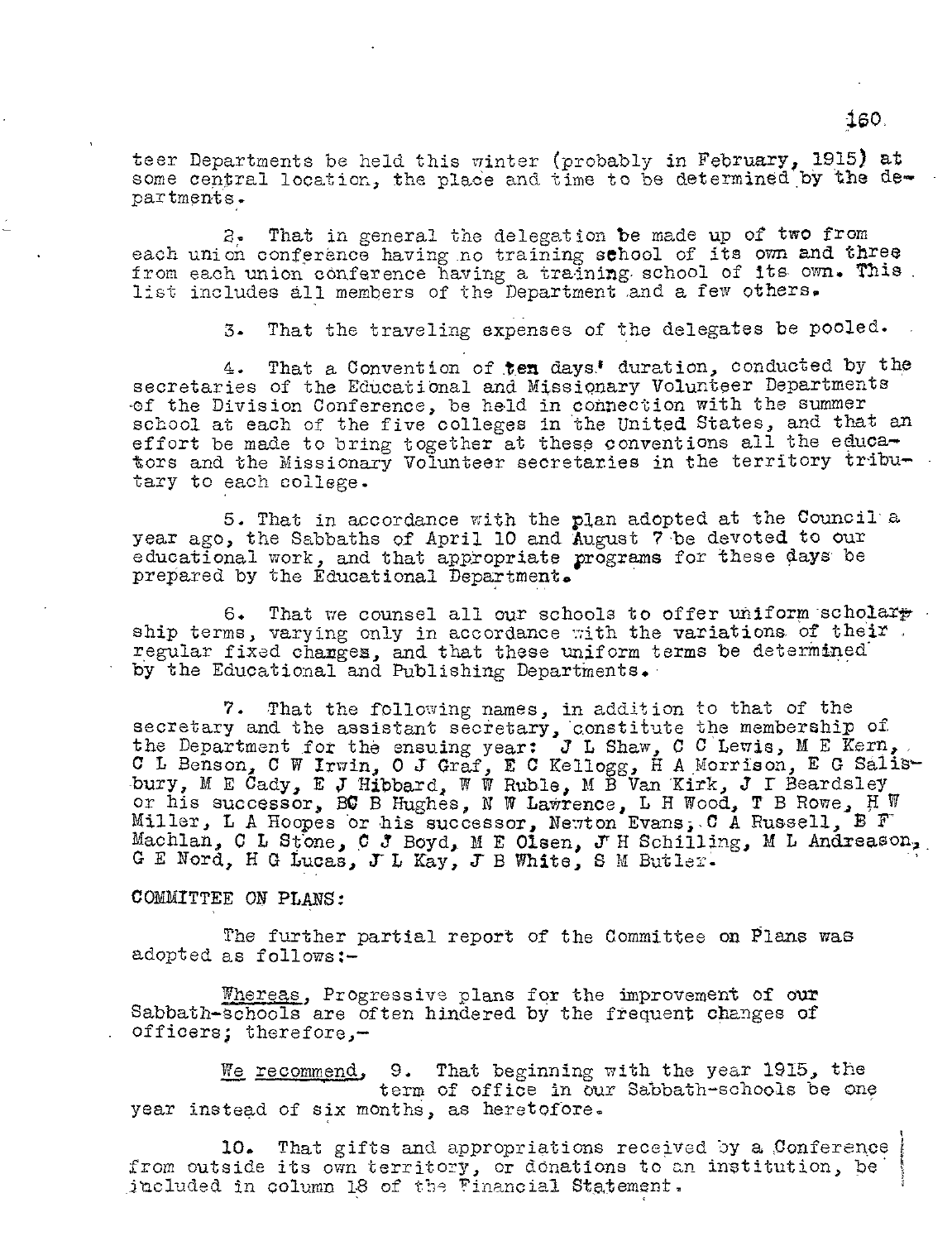11. That conference institutions operated and financed by the constituency of the conference be held by the conference legal organizat ion.

13. That institutions operating in and for the constituency of a single Union Conference be held by the Union Conference legal corporation.

 $\mathbb{Z}$ 

13. That institutions operated and controlled by the constituency of two or more Union Conferences be held by a legal  $cor=$ poration, whose Board is elected, as may be provided for, by mutual agreement between the interested Union Conferences.

14. That corporations owning real estate, and liable for the debts of the same, carry inventoried assets of real estate at cost price, buildings at cost price, less the agreed on depreciations, and the liabilities accrued in securing property.

15. That the operating organizations, whether owners of the real estate and buildings or otherwise, carry the inventoried equipment, supplies, operating accounts, and bills.

16. That when one institution or organization in the denomination owes another institution or organization, so that the liabilities and assets of the entire field would be duplicated if each reported as separate organizations, the treasurers of institutions and conferences and our auditors be instructed to eliminate this duplication as far as possible.

Whereas, The expense account of our schools asse is not correctly reported unless the salary of teachers paid by conferences is included therein, and to bring about uniformity of reporting,

17. We Recommend, That where conferences are supporting teachers in our schools they be invited to make all payments on these accounts direct to the school involved, where it should be credited to teacher's salary donation account, and that these conference teachers be asked to draw their salaries through the school treasury as one of its regular instructors.

18. That all personal accounts receivable contracted during the current school year by our colleges, academies, and schools, be figured in annual statements at full face value; that inactive accounts, more than one year old, be discounted fifty per cent; and that on accounts two years old, the remaining balance be transferred to reserve bad accounts.

19. That all inactive personal notes and accounts receivable on the books of sanitariums, running more than one year, be discounted fifty per cent; that on accounts more than two years old, the remaining portion of the account be transferred to reserve bad accounts.

20. Where accounts are written off, that care should be taken not to lose sight of the account, but that diligent effort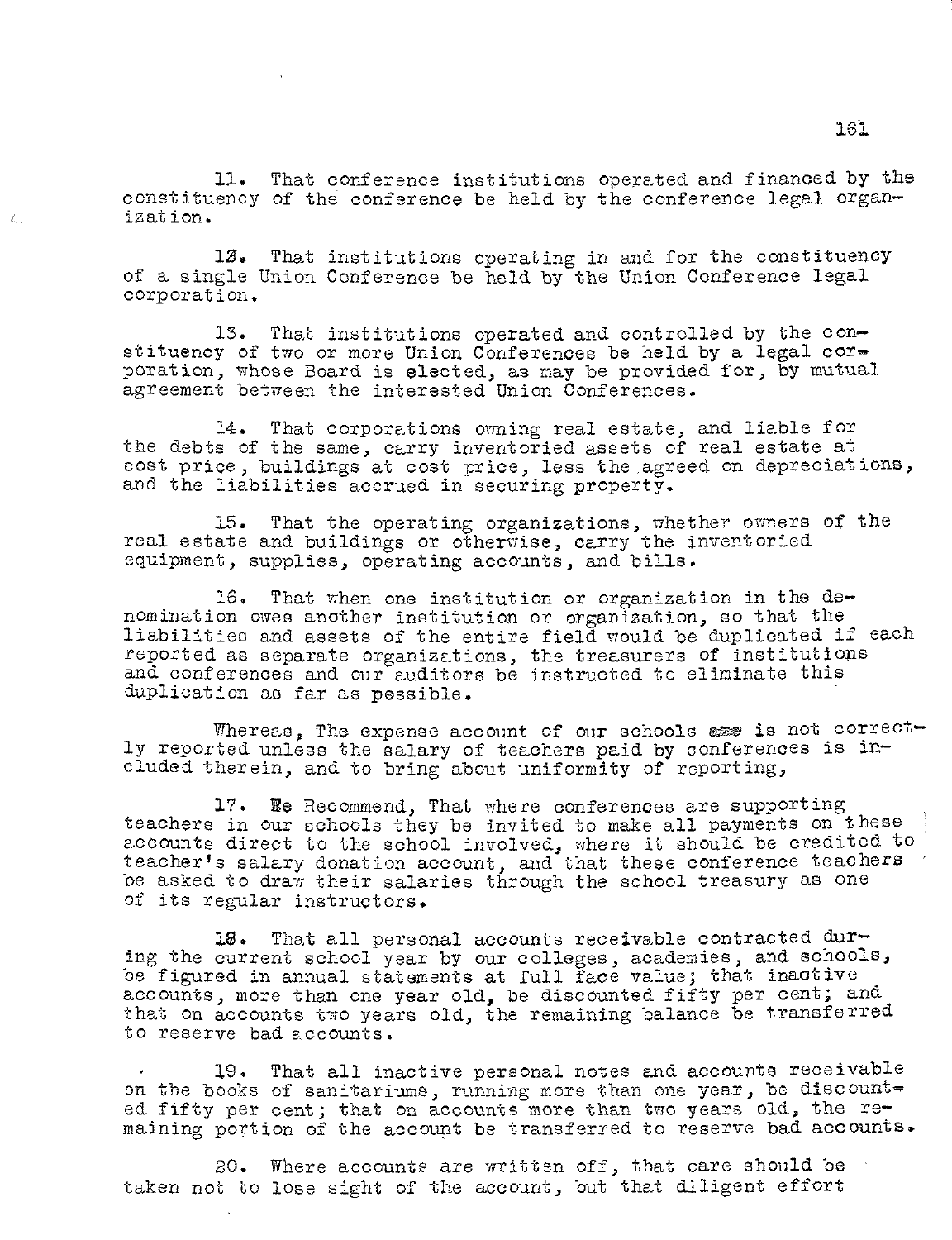be excerised to collect every cent possible on all delinquent accounts.

21. That charity charges be made to Charity Account direct at the time charity is extended, and not after accounts have been parried on the books until they become inactive.

22. In order that there may be uuiformity of depreciation, we recommend that the schedule of depreciation based on original valuations be as follows:

## BUILDINGS:

Brick, stone, or reinforced cement buildings having a life of seventy-five years, one and one-third per cent; brick veneer, or thin wall cement buildings having a life of fifty years, two per cent.

Frame stucco buildings, on good solid fouudations, havinga a life of forty years, two and one-half per cent.

All other buildings having a life of from twenty to thirtyfive years,-- three or five per cent.

FURNISHINGS; Etc.

Durable' heavy school or sanitarium furnishings, 5 to 7 per cent.

Light school or sanitarium furnishings, 10 to 12 1/2 per cent.

Farm machinery and tools  $\leftarrow$  specially valued,-

Live stock: Horses and mules, in constant service, 15 to 25 per cent.

Cattle reappraised each year -- Youug stock allowance to be made yearly; actual expense of keeping to be added, letting the full profit come at time of sale.

Machinery and printing outfits, 6 to 20 per cent. according to life of the same.

Typewriters, 14 to 20 per cent, or according to special contracts.

Carpets, rugs, etc.,- 10 to 20 per cent.

Medical instruments, 5 to 20 per cent•.

Engines and boilers, 5 to 20 per cent.

Tent equipment, 20 to 25 per cent. or revaluation each year.

23. That depreciation reserve account include only depreciation on buildings, durable heavy furnishings, and stationary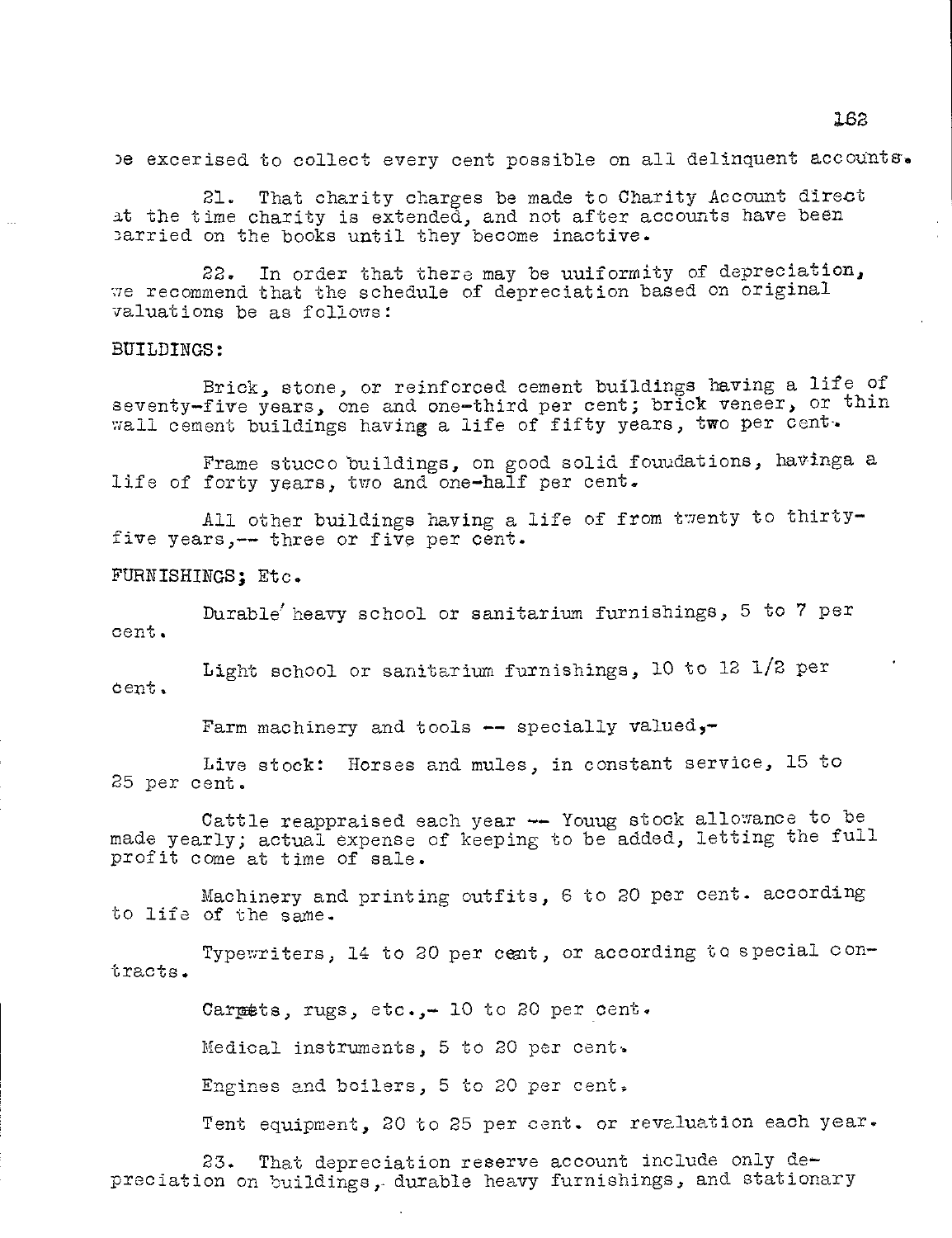machinery.

24. That the accounting in sanitariums and schools be so arranged as to conform to the outlines herewith given; and that regular reports be rendered by the accountant of each institution as may be required by the Board of Managers. Copies of same to be sent to the Union Conference auditor.

## SYSTEM OF ACCOUNTING FOR SANITARIUMS

In order that the work of our Sanitariums may be more efficient it is necessary that the system of accounting should be uniform, so that the information, as to expenses desired from each one, may be obtained in a uniform manner and with the least amount of extra labor. Only recently in a large city the subject of hospital economies was before the physicians of that place and the first conclusion reached was that a uniform system of accounting should be installed so that each institution would distribute its expenses uniformly.

For our work the following should constitute the capital or stock accounts: 1. REAL ESTATE: all items of permanent improtance. This should include the cost of land and the cost of grading, street work, improvements and If more than one building it is better to have an account with each building. This will include boilers, dynamo, engine, pumps, motors, shafting, pulleys, hanger, belting and cement foundation. 4. TOOLS: Including tools of all kinds used in the machinery department. 2. BUILDINGS: 3. POWER PLANT: scarfs, doilies, napkins, table cloths, towels, bath sheets, dish cloths, etc. This may include the culinary, medical, laboratory and house furnishings that are not noted In this account should be charged the sheets, pillow cases, sash curtains, blankets, spreads, 5. FURNISHINGS: under linens. 6. LINEN:

7. LIVE STOCK AND VEHICLES: of a livery stable. This is to include horses, harness, vehicle robes, and such things as make up the furnish-

8. AUTOMOBILE Includes the automobile and the machinery FURNISHINGS: necessary to make the repairs. If a general garage is maintained then everything but the automobile will be charged to the latter account.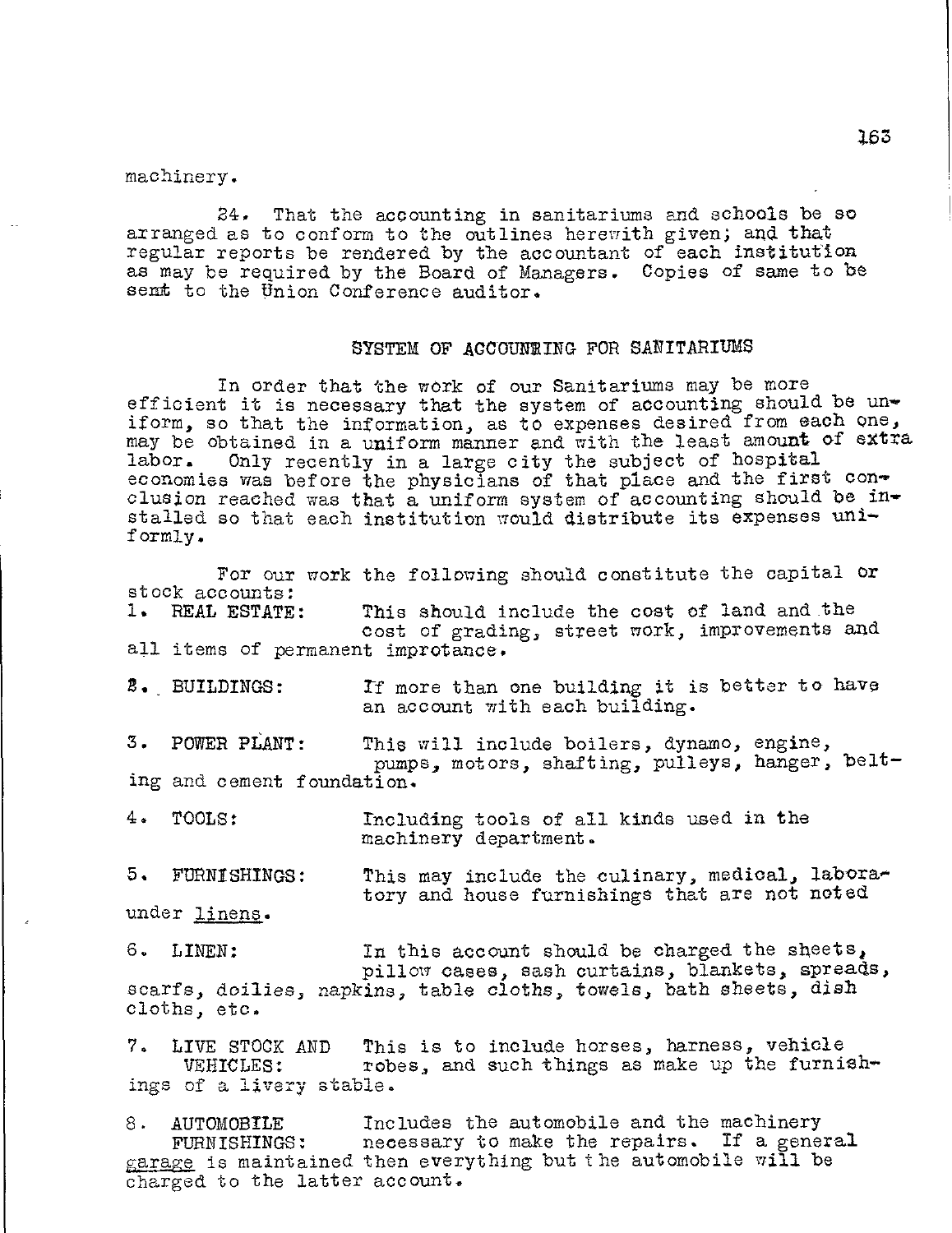9. GROUND This account carries such items as cement side-<br>IMPROVEMENTS: walks, stone walls, fish tanks, curbings. Also Walks, stone walls, fish tanks, curbings. all ornamental trees that are planted for the purpose of developing a large recreation park. If the grounds are not large, then the item of sidewalks in this account would go to the building.

10. DAIRY ... . Where a dairy is kept the live stock, cans and FURNISHINGS: separator should be charged under this heading. separator should be charged under this heading. Once a month or quarter it should be charged with the expense of feeding the growing stock.

11. LAUNDRY Where a steam laundry is carried on, the machinery<br>FURNISHINGS: and other furnishings of the department should and other furnishings of the department should be charged to this account.

12. POULTRY  $\ldots$  This account is to represent the stock of FURNISHING: ahickens and such furnishings as incubat shickens and such furnishings as incubators, brooders, wire netting, etc., that are connected with a large poultry yard.

13. FARM AND GARDEN FURNISHINGS: produce. This account should have such items charged to it as implements of all kinds. If an orchard is planted the care of same will until it begins to

14. There may be accounts such as Food Factory Machinery, Refrigerating Plant, etc., which some of the larger institutions may carry. These of the larger institutions may carry. These

 $s$ hould all be entered under accounts bearing the special title  $o\!$ under one bearing Machinery Plant. The object in this plan is to separate furnishings from all expense or operating or income accounts.

#### OPERATING ACCOUNTS

15. BOARD, ROOM<br>AND TREATMENT: This is the leading account in a Sanitarium. The credits made to it are what may be termed the returns from the ordinary rate that is quoted to the guests, and the payments from transients for meals, lodging and treatments.

The corrections or credits allowed are the only Debits the account should receive.

16. MEDICAL: This account :ill receive the credit for all examinations, calls, operations, all special treatments administered in the physicians' offices, special static<br>and X Ray work. It should be charged with salary of physician It should be charged with salary of physician and assistant, medical supplies such as cotton gauze, drugs and medicines, and also blanks for record that are for the general use of the department, rubber gloves, sponges, surgeon's needles, sutures, hot water bags, laundry and all gene ral expenses like livery hire, special phones, traveling that pertains to the medical department beside the allowances and corrections.

17. NURSING: This is charged with the cost of labor expended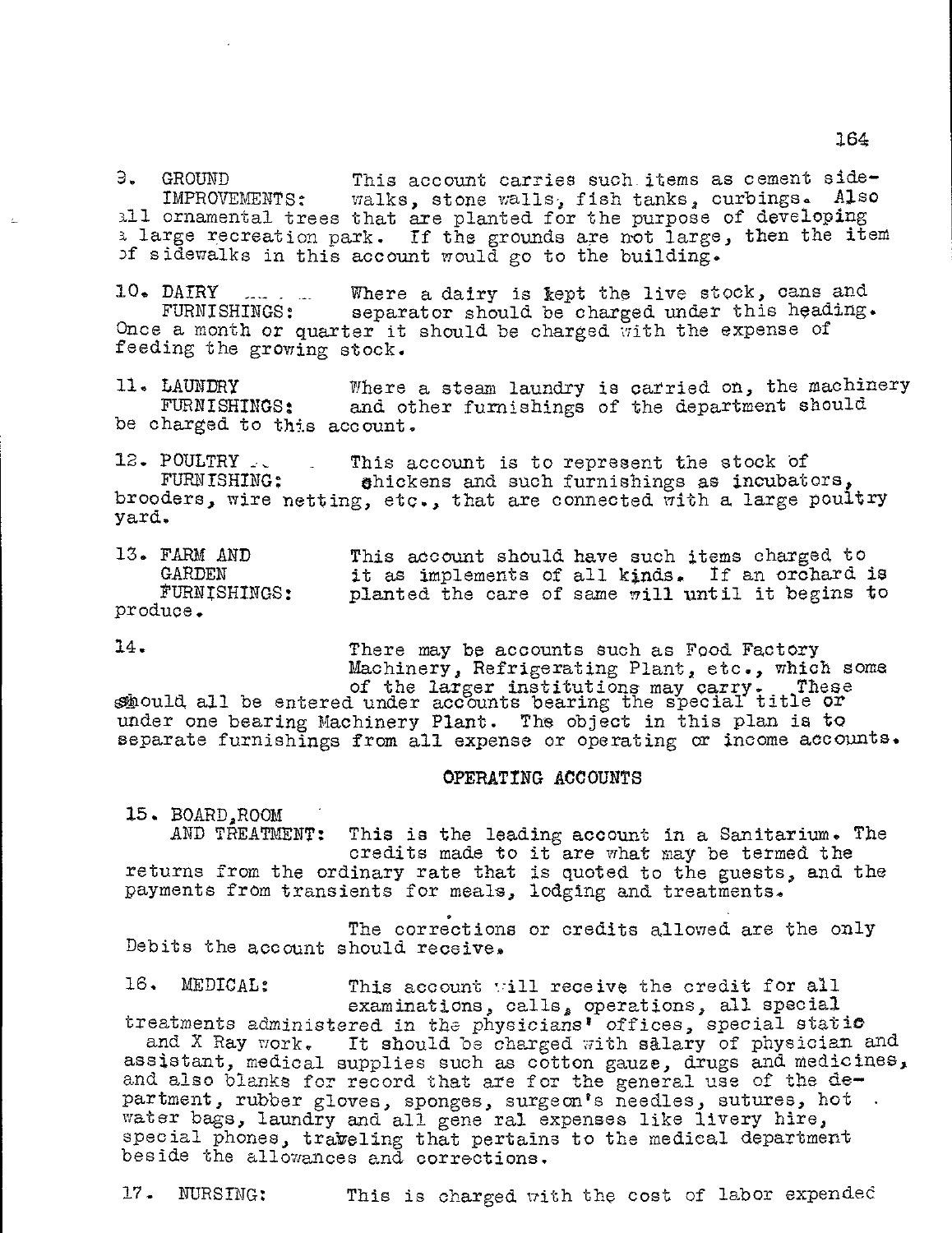n nursing and with the corrections on charges. It is credited with hount of the charges made for services of the nurse.

181.CULINARY: This is the name of the account with the general kitchen. It is charged with labor of all employees kitchen. It is charged with labor of all employees<br>in kitchen or guest's dining room, food supplies, laundry, fuel, repair of kitchen ware, ice and refrigeration. It is credited with rates of supplies and correction in charges.

19. MEN'S

TREATMENT: laundry, etc. It is charged with the labor of the employees in It is charged with the labor of the employees in<br>the department, supplies, soap, oils, alcohol, It is credited only with correction on said charges.

20. WOMEN'S TREATMENT: (Same as for Men)

21. DOMESTIC: It is charged with the Labor and supplies used in oaring for the rooms of the guests, parlor and halls.

22. HEAT AND LIGHT: supplies, water and miscellaneous repairs and electric current purchased. Charged with labor of the engineer and assistants, the fuel, oils, boiler supplies, electric light

- 23. EXPENSE-OFFICE: Charged with labor of book-keepers and managers, stenographer and office supplies.
- 24. EXPENSE Cost of advertisements and material used. ADVERTISING:

25. EXPENSE With cost of care of people who are not charged ENTERTAINMENT: personally, such as board members, ministers, special visitors tho are under service for the institutions directly in the line of entertainment or indirectly, music and supplies purchased or furnished for said purpose.

26. EXPENSE- With telephone and telegraph bills and such items<br>GENERAL: that are not placed elsewhere. that are not placed elsewhere.

27. EXPENSE-GROUNDS: plants, water that is specially metered, sharpening tools, etc. This is an account with the outside expense on grounds such as labor, fertilizer, flower seeds,

- 28. REPAIRS-The material and labor entering into the building BUILDINGS: repairs.
- 29. REPAIRS- The material and labor entering into all repairs<br>MACHINERY: made on the general machinery. made on the general machinery.

30. FIELD WORK: The expense of persons sent out to conduct schools of health, lectures, etc., including salary, supplies and transportation.

165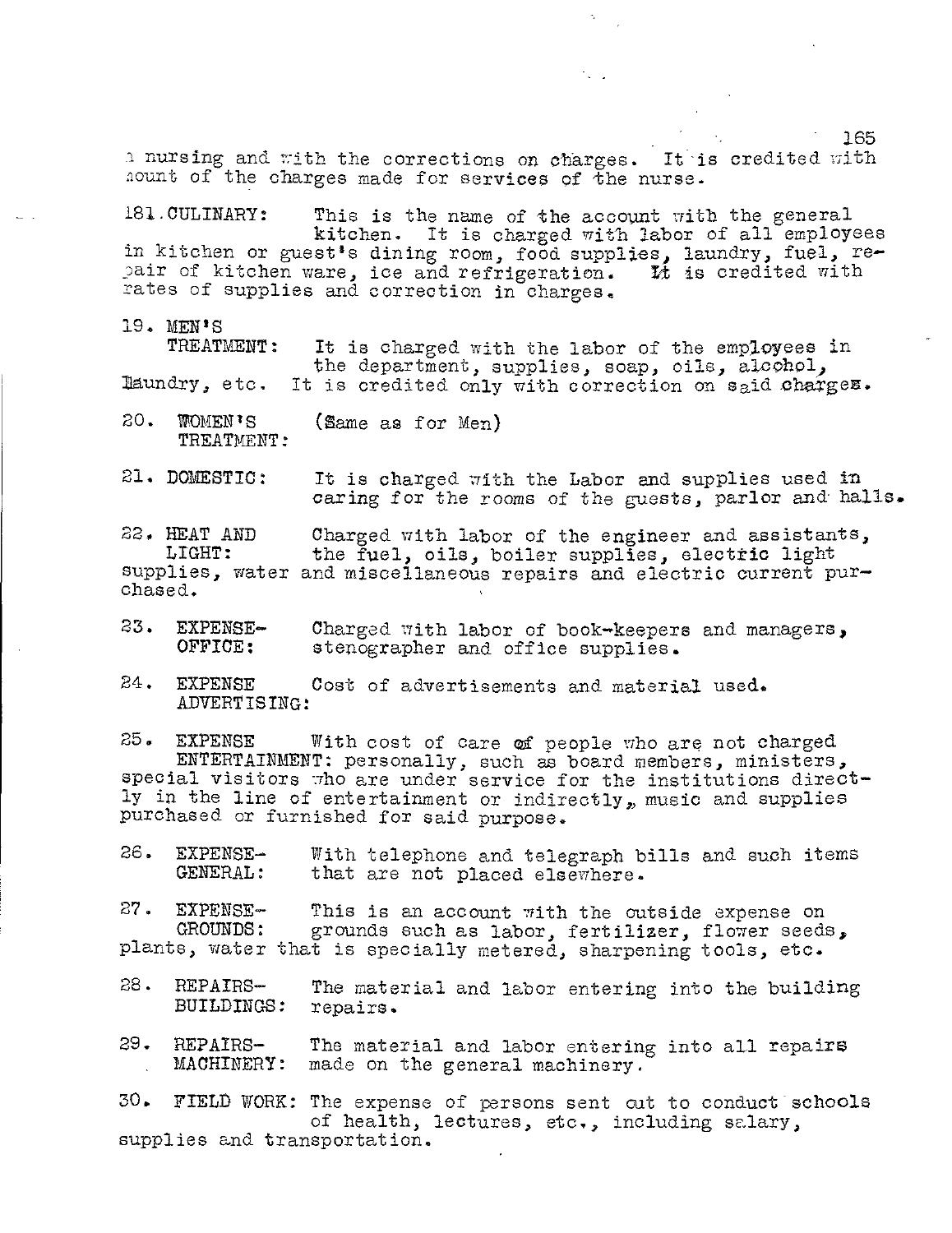$31.1$  POST GRADUATE For the expense of physicians that are sent WORK: off for special work, including transportation, salary, and other expenses as may be agreed upon by the Board.

32. VACATION In many institutions two weeks a year are<br>TIME: eranted for wacations on full pay. The a granted for wacations on full pay. The amount of said expense is charged to this account.

Ĺ

33. TRAINING This account carries the expense of labor of SCHOOL: the one who has charge of the class, the the one who has charge of the class, the supplies and materials that are furnished. It is credited with the tuitions charged for instruction given.

34. HELPER'S If a special kitchen is operated for the employees then the supplies are charged to TICKETS: this account. But if not, then the supplies go to the regular culinary account. The ticket allowance for good only is credited to this account. The account is debited with the corrections or allowances.

35. SERVICE: In connection with the helper's ticket there should be a 'charge to cover service which is to cover the expenses of labor in the preparation of the food. This amounts to seventy-five cents a week, usually.

| 36.    | HOUSE AND |             |  |  | This account is to receive the collections |  |  |                                               |
|--------|-----------|-------------|--|--|--------------------------------------------|--|--|-----------------------------------------------|
|        |           | WATER RENT: |  |  |                                            |  |  | received from the employees for Room or Water |
| Rei 7. |           |             |  |  |                                            |  |  |                                               |

37., LAUNDRY: This is a department by itself. It is charged with the labor, fuel, soap, soda, blueing, bleach and repairs on machinery. It is credited with returns accruing from charges made  $\mathcal{Z}(\mathcal{A})$  ,  $\mathcal{Z}(\mathcal{A})$ by the regular book-keeper to the several departments.  $\epsilon_{\rm g}$ 

38. COLLECTION AND This account is charged with the expense of<br>DISCOUNT: making collection of bad accounts and it is making collection of bad accounts and it is credited with the cash discounts received from the prompt payment of bills unless said discount has been taken off of the face of the invoice.

39. PHARMACEUTICAL This department is to carry the medical supplies that are for pharmaceutical purposes. It is charged with all of these. The issues to departments or individuals are credited. Usually one of the doctors has charge of the department.

40. STATIONARY This account is charged with the supplies that are carriSUPPDIEShe convenience of the guests and the sales are credited. In many places 39 and 40 can be combined. In many places 39 and 40 can be combined.

41. AUTO OR Where an auto is kept an account should be LIVERY SERVICE: kept with the operating account. It is cha kept with the operating account. It is charged

1s§

ŕ.

 $\mathbb{I}$  $\mathbb{Z}_{\mathbb{Z}}^{\mathbb{Z}}$  and  $\mathbb{Z}_{\mathbb{Z}}$  .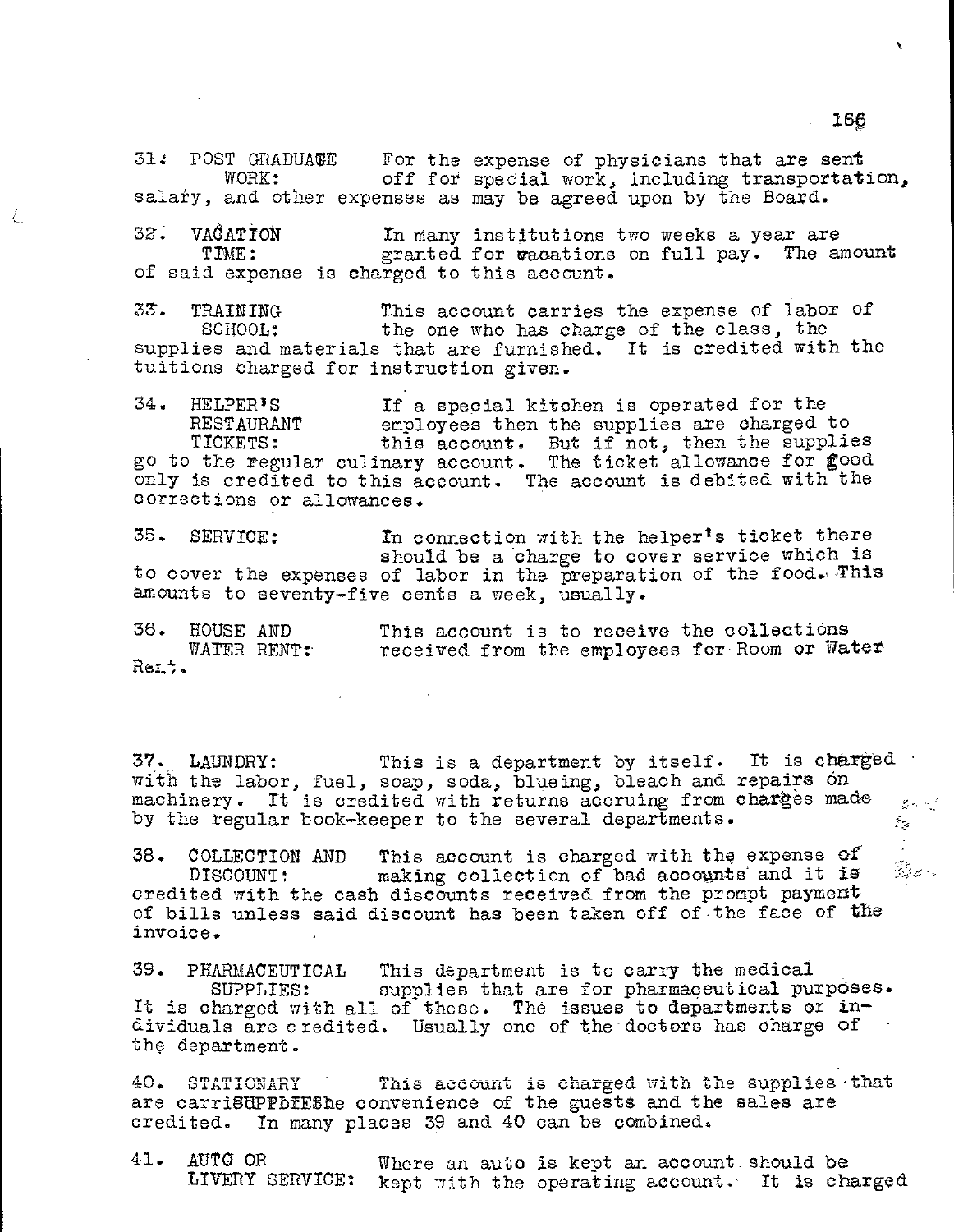with the laborg supplies of fuel and libricants, repairs of all kinds. It is credited with the charges made for service performed. For all service rendered a charge should be made, based upon the mileage traveled.

If a livery is kept it should be handled in the same way as the auto account.

42. DISCOUNTS: From the rates quoted to patients certain dis counts are sometimes taken. These are classified as under  $42,43,44$ . When so made these accounts are charged.

43. Charity; 44. Special;45.

45. INTEREST: Items under items 45-48 are self—explanatory and it is well to carry the expense for each under separate accounts.

46. TAXES:<br>47. INSURA

47. INSURANCE:<br>48. ANNINTTIES

ANNUNITIES:

49. DEPRECIATION: Such expenses as losses on furnishings, machinery plant, or buildings by wear and tear, or by provisions for same are charged to this account.

50. STORE: In some places a store account is opened which carries all of the culinary and domestic supplies. This department then issues them to the departments on requisition and renders charges monthly. The employees get such supplies from this department as they wish.

BOOKS REQUIRED:

Cash Book 8 Columns to a page.<br>Patients Journal Special Patients Journal<br>Pay Roll Pay Roll Special or a 16 Column book.<br>Journal 6 Columns to a page. 6 Columns to a page. Check Register.<br>Invoice Register Special or 16 Column book.<br>For General Account Loose Leaf Ledger<br>Card A Card  $\begin{array}{ccc} \text{or} & \text{or} \\ \text{Card} & \text{or} \\ \end{array}$  For Helpers. For Helpers.

Vouchers to be preserved for all payments of cash and to be numbered in the order of entry.

Carbon System of Duplicate receipts.

Stubs to Bills rendered to patients to be detached as paid and filed according to entry in cash book.

Invoices to be numbered in order of entry and filed in Shannon Binding Cases.

Patient Days: The total number of patient's days in a period is obtained by adding together the number of days each patient is in the institution during said time.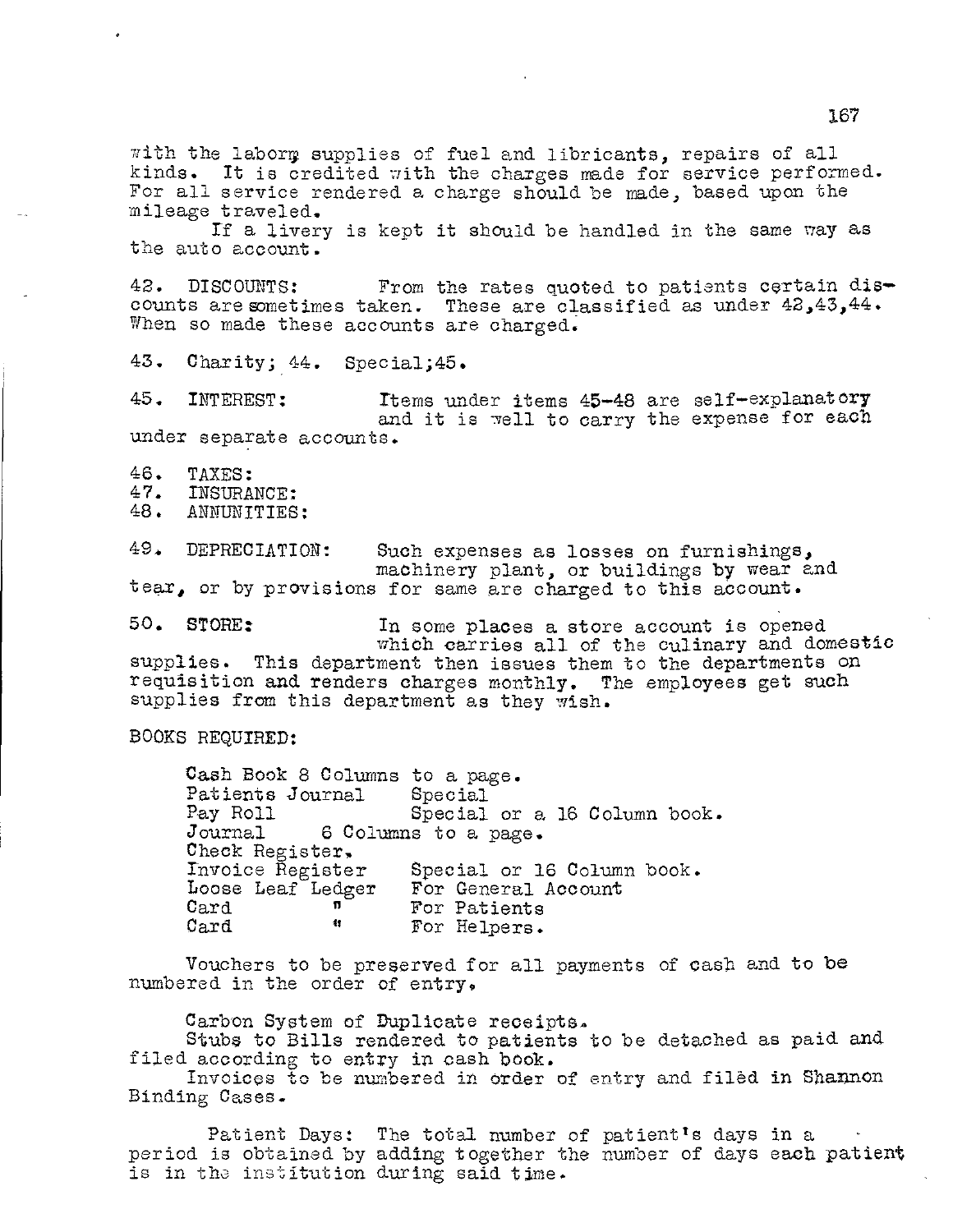168

Report of the  $\cdots$  . Sanitarium for  $\cdots$  . . . month ending  $\cdots$   $\cdots$  191

#### PATRONAGE

1. Total number of guests at the beginning of the period? . . Number of new arrivals during the period. . . guests departed. . . . Present number of guests of period.  $\cdots$  . Total number of patient days in the period.  $\cdots$ Number of meals served during period to guests. . . . Number of treatments given in Bath Room. . . . Men. . . . Women. Number of s with us at close

## FINANCIAL

2. Amount of credit due guests on Patient's Journal at the...... beginning of period. 3. Amount of cash received from patients during the period. 4. Total 4. Total<br>5. Amount of withdrawals in cash by patients.<br>6. Actual cash deposits for period 6. Actual cash deposits for period Balance remaining to the credit of patients at close of period. 8. Total amount of service actually paid for during period....... 9.. Total amount of bills rendered against patients for the period (exclusive of cash payments) 10. Total amount of bills rendered against patients for the fiscal year to date.<br>11. Total pay roll 11. Total pay roll for period.<br>12. Total rev roll for improver 12. Total pay roll for improvements for period.<br>13. Net pay roll for operating expense for peri 13. Net pay roll for operating expense for period. 14. Total pay roll for present fiscal year to date. 15. Petty receipts from transients for board, room greatment and medical attention during the period 16. Amount due on ledger account from old patients at the beginning of the period. 17. Amount of accounts transferred during period to patient's ledger from patient's journal.<br>18. Amount of cash collections during p Amount of cash collections during period to apply on patients ledger accounts. 19. Amount still receivable at close of period on patients ledger accounts. . . . . . <del>.</del> . 20. Amount due at close of period on patients journal accounts. 21. Amount standing to the credit of patients at close of period on patients journal. 22. Amount of Notes Receivable at the beginning of Period? 23. Amount of Notes Receivable added thereto during the period. period. O " 24. Amount received in cash during period on Notes Receivable. **\* • a •** 25. Amount collected on Bad or Doubtful accounts (accounts that have been charged off) during the period, *<u>......</u>* 26. The Earnings and Expenses for the period are as follows:—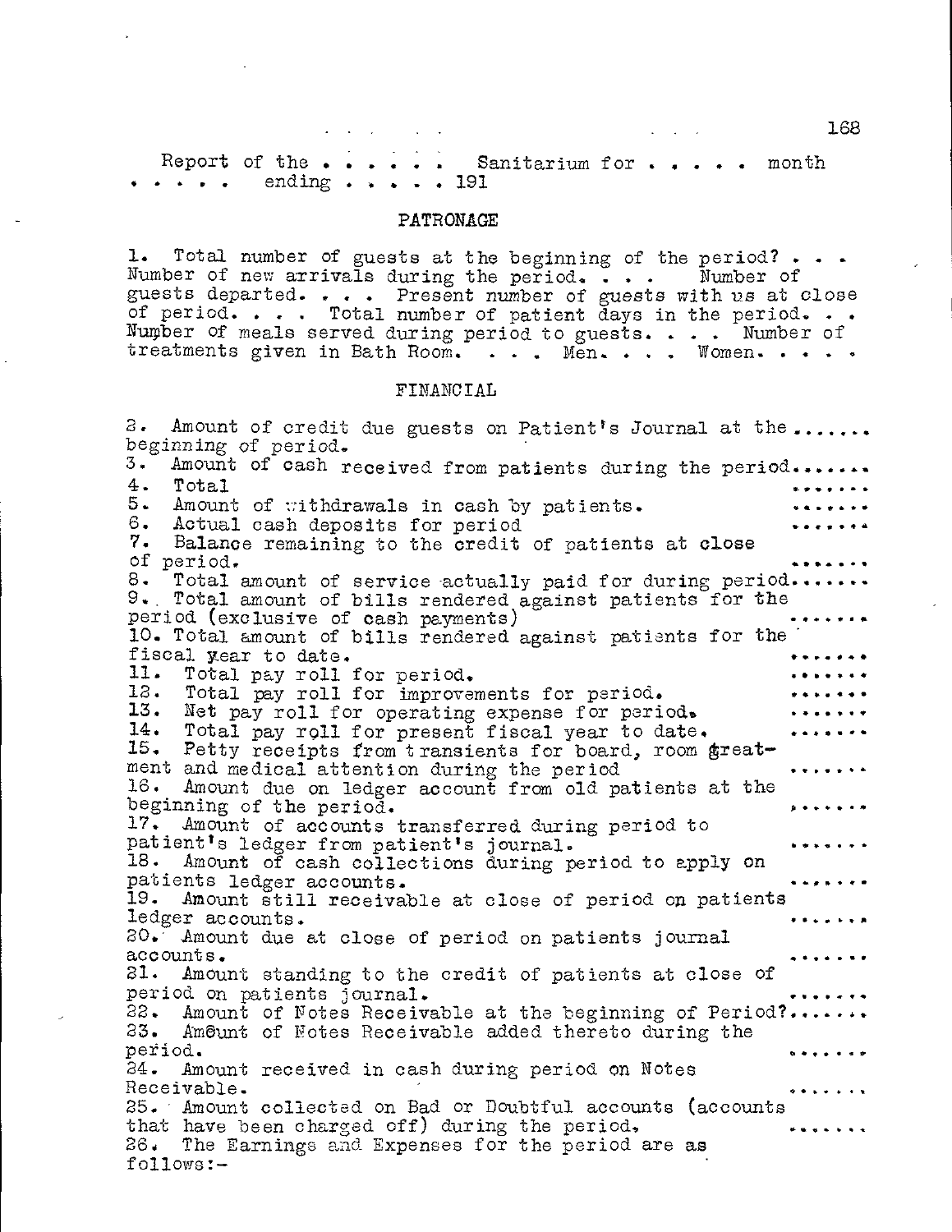# EARNINGS

| Board, Room and Treatment (Full return less corrections) |                                                                                                                 |  |
|----------------------------------------------------------|-----------------------------------------------------------------------------------------------------------------|--|
| Medical (such as operation, examination, calls, special  |                                                                                                                 |  |
| office treatments.)                                      | $8 \cdots$                                                                                                      |  |
| Nursing (income only)                                    | $\begin{array}{cccccccccccccc} \bullet & \bullet & \bullet & \bullet & \bullet & \bullet & \bullet \end{array}$ |  |
| Laundry                                                  | <b>*****</b>                                                                                                    |  |
| Helpers Restaurant                                       | $\bullet\bullet\bullet\bullet\bullet$                                                                           |  |
| Service                                                  |                                                                                                                 |  |
| House and Water Rents                                    | $\frac{1}{2}$                                                                                                   |  |
| Collections and Discounts                                | $\bullet\bullet\bullet\bullet\bullet\bullet$                                                                    |  |
| Pharmaceutical Supplies                                  | $\bullet$                                                                                                       |  |
| Stationery                                               | $\bullet$ $\bullet$ $\bullet$ $\bullet$                                                                         |  |
| Auto and Livery Service                                  | $\cdots$                                                                                                        |  |
| Training School Tuition, etc.                            |                                                                                                                 |  |
| Miscellaneous                                            |                                                                                                                 |  |
|                                                          |                                                                                                                 |  |

# Total Earnings

 $\sum_{i=1}^{N}$  and  $\sum_{i=1}^{N}$  and  $\sum_{i=1}^{N}$  and  $\sum_{i=1}^{N}$ 

# EXPENSES

| Culinary             |                |                | Labor and Eupplies              |  |
|----------------------|----------------|----------------|---------------------------------|--|
| Domestic             | n              | n              | Ħ                               |  |
| Men's Treatments"    |                | $\mathbf{r}$ . | 11                              |  |
| Women's              | Ħ              | 11             | 11                              |  |
| Heat and Light       | n              | $\mathbf{B}$   | Ħ                               |  |
| Medical              | $\mathbf{u}$   | n              | 11                              |  |
| Nursing              | 界.             | 11             | $\mathbf{p}$ .                  |  |
| Expense-Office       | n              | $\mathbf{H}$   | Ħ                               |  |
| n                    | Advertising    |                |                                 |  |
| Ħ                    | Entertainment  |                |                                 |  |
| n<br>General         |                |                |                                 |  |
| ħ                    |                |                | Crounds Labor and Supplies      |  |
| Repairs              | Buildings etc. |                |                                 |  |
|                      | Machinery      |                | 11                              |  |
| Field Work           |                |                |                                 |  |
| Post Graduate        |                |                |                                 |  |
| Vacation Time        |                |                |                                 |  |
| Training School      |                |                |                                 |  |
| Laundry              |                |                | Labor and Supplies              |  |
| Automobile           | Ħ              | Ħ.             | ir.                             |  |
| Livery               | n              | t              | $\mathbf{H}$                    |  |
| Wood Yard            | 11             | Ħ              | $\mathbf{r}$                    |  |
| Discount and Charity |                |                |                                 |  |
| Interest             |                |                |                                 |  |
| Taxes                |                |                |                                 |  |
| Insurance            |                |                |                                 |  |
| Annunities           |                |                |                                 |  |
|                      |                |                | Depreciations and Wear and Tear |  |
|                      |                |                |                                 |  |
|                      | Furnishings    |                |                                 |  |
|                      | Buildings      |                |                                 |  |
| Miscellaneous        |                |                |                                 |  |
|                      |                |                | Total for Expenses              |  |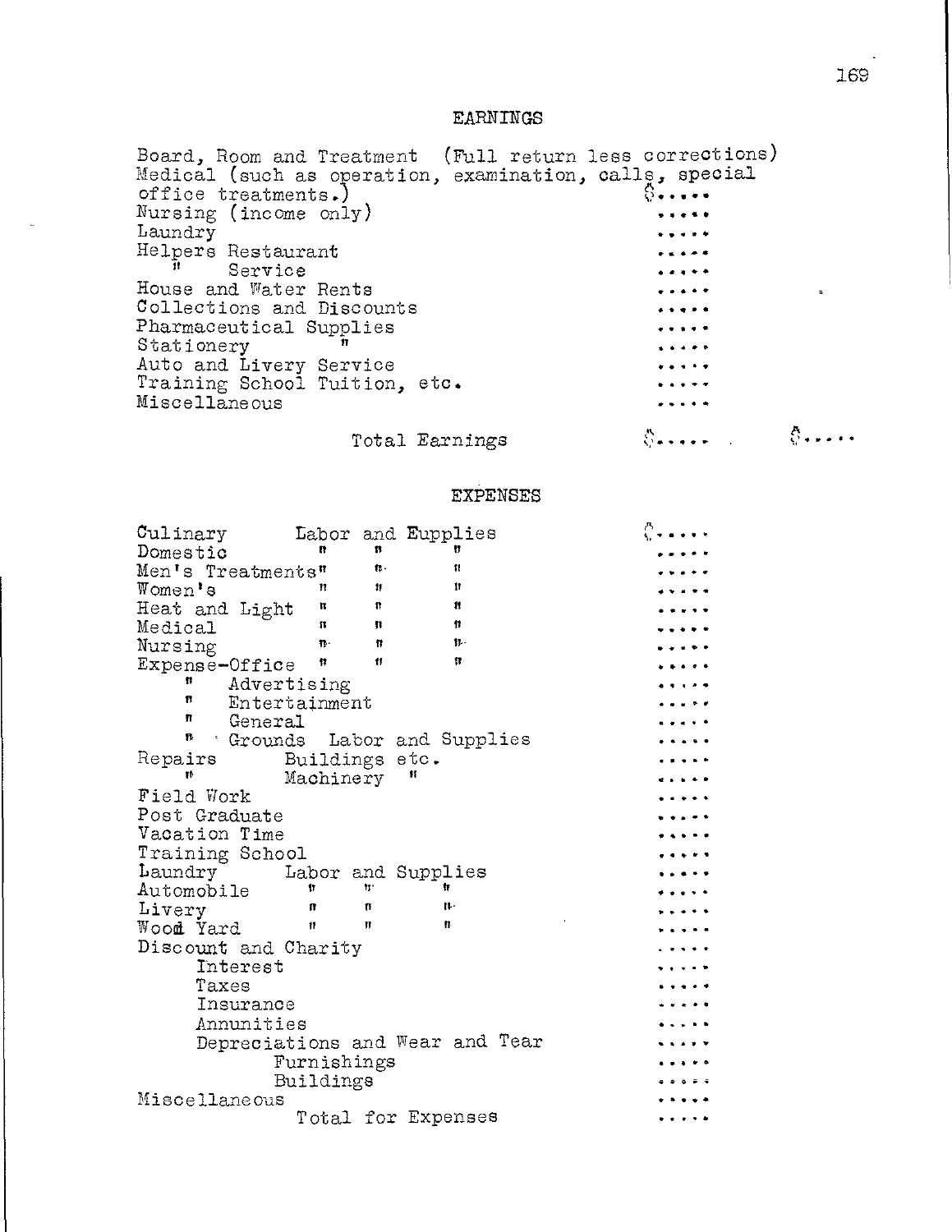# Totals:

| Earnings             |  | $\bullet\bullet\bullet\bullet\bullet$ |
|----------------------|--|---------------------------------------|
| Expenses             |  |                                       |
| Balance Gain or Loss |  | $\cdots$                              |

## INCREASED INVESTMENTS

|    |    | Amount invested during period |                      |
|----|----|-------------------------------|----------------------|
|    |    | . In Additional Real Estate   | $\cdots$             |
| Ħ  | т. | Improvements                  |                      |
| Ħ  | п  | Furnishings                   |                      |
| π  | n  | Tools and                     |                      |
|    |    | Machinery                     |                      |
| Ħ۰ | n  | Buildings                     | $\ddot{\phantom{a}}$ |
| n  | H. | Supplies of all               |                      |
|    |    | Kinds                         |                      |
|    |    |                               |                      |

Total Increased Investments

 $\ddot{\textbf{S}}$ ....

# OUTLINE FORAN EDUCATIONAL INSTITUTION

The Capital  $\alpha$  Investment Accounts are:

- 1. Real Estate-Land
- 2. Buildings-An account with each building should be kept
- 3. Furnishings
- 4. School Furnishings<br>5. Home
- $5.$  Home  $11.$ <br> $6.$  Farm  $11.$
- $6.$  Farm

 $\ddot{\phantom{a}}$ 

- 7. Shop (Various) Furnishings
- 8.. Live Stock 9. Library
- 
- **9a.** Laboratory

OPERATING DEPARTMENT

Income and Expense Account

| 10. Tuition                  |
|------------------------------|
|                              |
| 11. Teachers Salary          |
| 12. Teachers Salary Donation |
| 13. Dormitory                |
| 14. Culinary                 |
| 15. Heat and Light, Water    |
| 16. Farm                     |
| 17. Shops (various)          |
| 18. Store                    |
| 19. Office                   |
| 20. General Expense          |
| 21. School Expense           |
| 22. Interest                 |
| 23. Taxes                    |
| 24. Insurance                |
| 25. Library Fees             |
|                              |

26. Laboratory Fees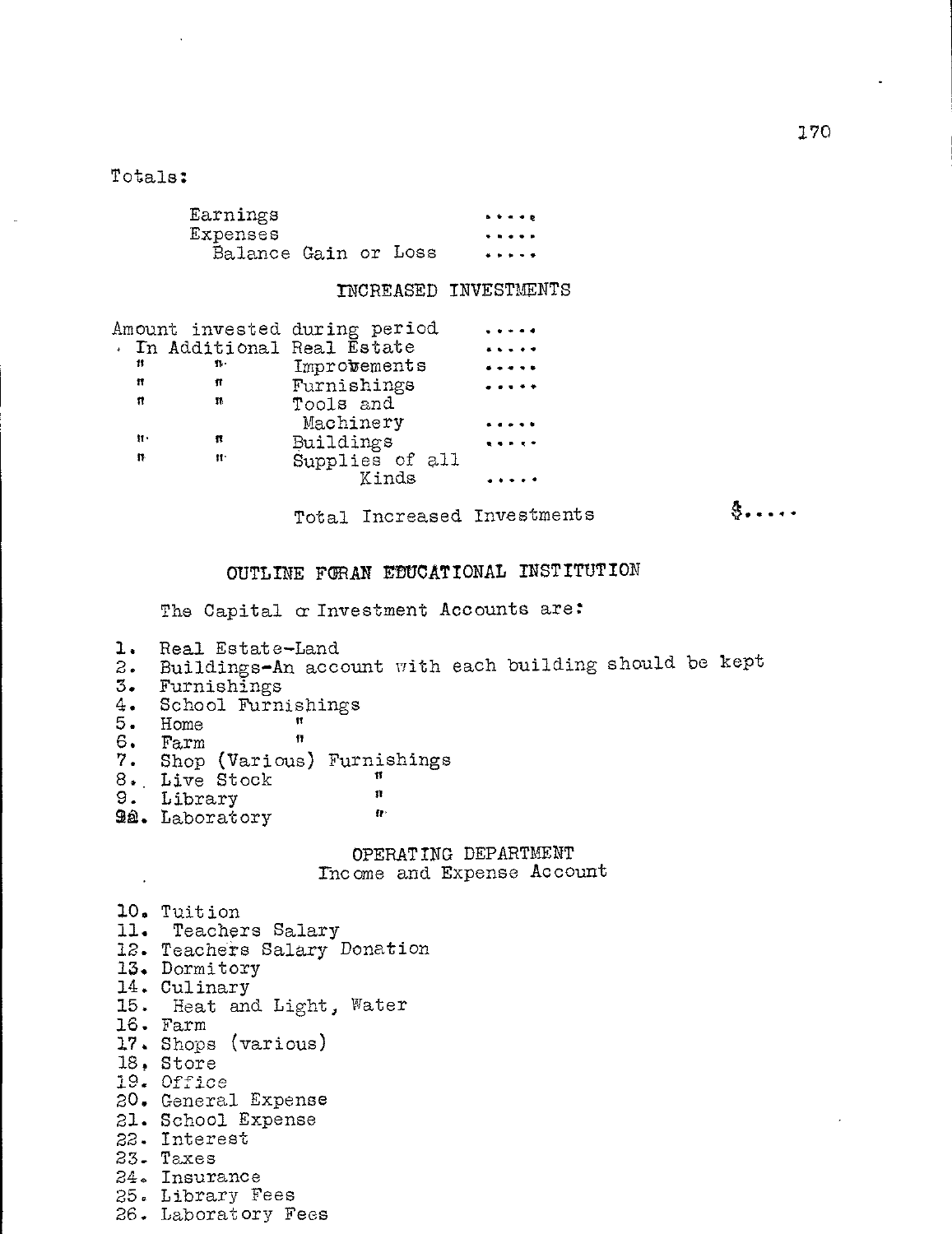Such other accounts as are required as: Bills Receivable Bills Payable Etc.

 $\pm$ 

# BOOKS REQUIRED

Cash Book 6 or 7 Columns to page<br>Students Journal 6 A Trial Balance Book of Students Journal A Trial Balance Book or Special<br>Journal 4 or 6 Columns Journal  $4$  or 6 Columns<br>Invoice Register Special or 16 Special or 16 Column book Check Register Ledger Loose Leaf 3 set Indexes<br>
Labor Journal 16 Column bool 16 Column book or Special Carbon system of Receipts for the reception of all funds. Invoices to be checked, Numbered numerically, entered and filed in binding cases, Cash Receipts to be taken for all payments and entered, numbered and filed numerically. Printed bills to be used for reporting, charges to students

> REPORT OF THE A.B.C. SEMINARY FOR 4 WEEKS ENDING OCTOBER 10, 1914

No. of students as per previous report. Day 40 Boarding 60 Total 100 " " at this date. Day 50 Boarding 70 Total 120

stat

STATEMENT STUDENTS' ACCOUNT

| Amount due on Students' Account as per<br>Dr.  | Cr.     |
|------------------------------------------------|---------|
| 0.1100.00<br>former report                     | 00.00   |
| 1300.00<br>Total Amount of charges to students |         |
| during period (exclusive of cash drawn)        |         |
| Total credit for student labor during          |         |
| period                                         | 100.00  |
| Total Amount of other allowances               | 5.00    |
| Total Amount cash received from students       |         |
| during period                                  | 700.00  |
| Total Amount cash drawn by students during     |         |
| 20.00<br>period                                |         |
| 2420.00<br>Total                               | 905.00  |
| Balance                                        | 1515.00 |
| 3430.00                                        | 2420.00 |

OPERATING STATEMENT FOR 4 WEEKS ENDING OCTOBER 10, 1914.

| Earnings:               |           |                                                                                                             |
|-------------------------|-----------|-------------------------------------------------------------------------------------------------------------|
| Tuition                 |           | $\sqrt{ }$                                                                                                  |
| Music                   |           | .                                                                                                           |
| Library Fees            |           | $\frac{1}{2}$                                                                                               |
| Piano Rents             |           | .                                                                                                           |
| Farm Sales              |           | .                                                                                                           |
| Culinary for Board etc. |           | $\begin{array}{cccccccccc} \bullet & \bullet & \bullet & \bullet & \bullet & \bullet & \bullet \end{array}$ |
| Dormitory " Rents       | $\sim$ 11 | .                                                                                                           |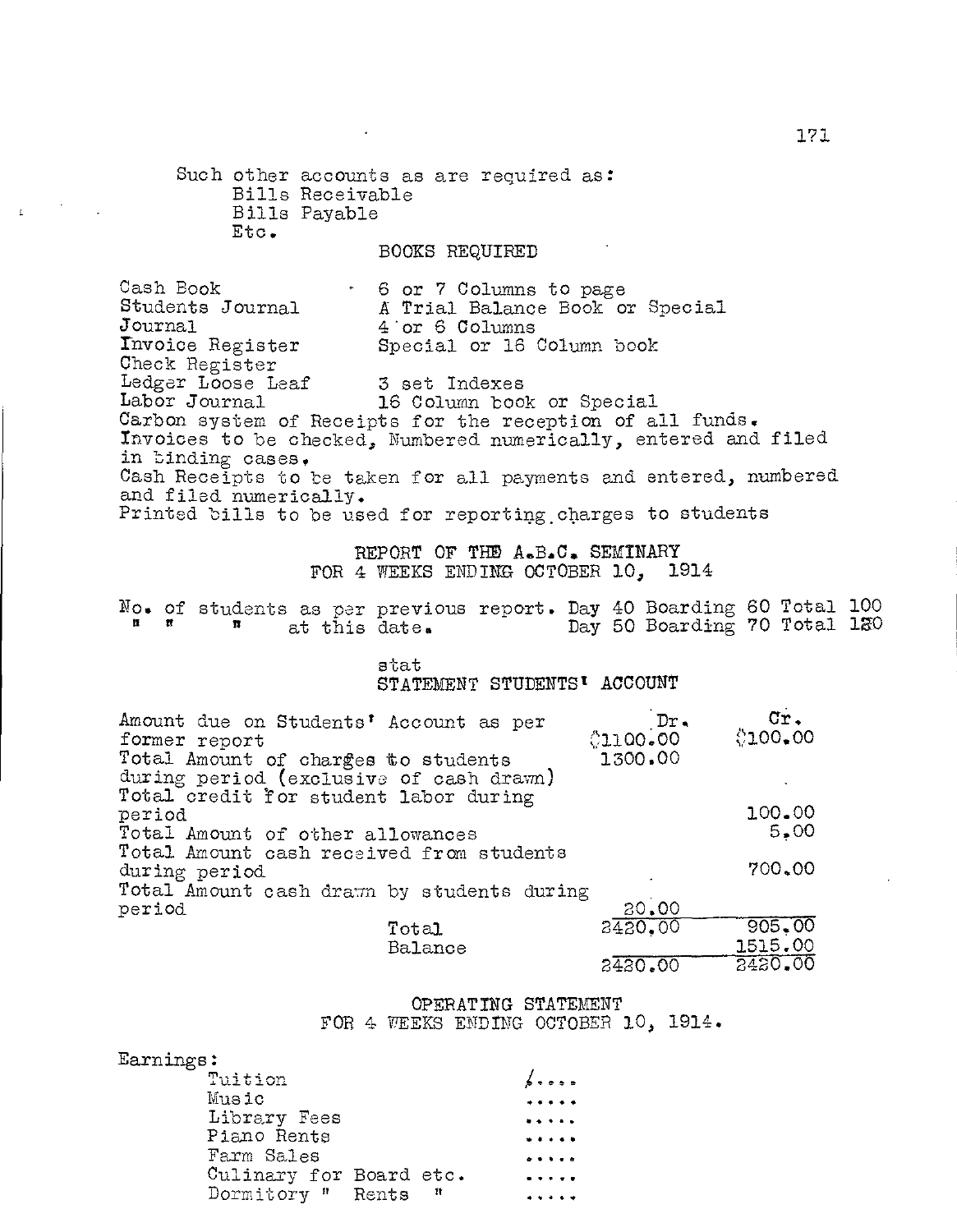| Teaghers' Salary Donation                                |                 | 172 |
|----------------------------------------------------------|-----------------|-----|
|                                                          |                 |     |
| Other items<br>Total                                     |                 |     |
| Expenses;                                                |                 |     |
| Teachers' Salary                                         |                 |     |
| Music                                                    |                 |     |
| School Expense                                           |                 |     |
| Culinary-Supplies and Labor                              |                 |     |
| Dormitory<br>n<br>п<br>п                                 |                 |     |
| Ħ<br>U<br>Farm<br>$\mathbf{p}$                           |                 |     |
| Heat and Light                                           |                 |     |
| General Expense                                          |                 |     |
| Repairs                                                  |                 |     |
| (actual for the month)<br>Interest                       |                 |     |
| n<br>$\mathbf{H}^{\star}$<br>$\mathbf{F}$<br>Taxes<br>11 |                 |     |
| 11<br>Ħ<br>n<br>11<br>Insurance                          |                 |     |
| Depreciation                                             |                 |     |
| Furnishings<br>11                                        |                 |     |
| Buildings<br>$\mathbf{n}$                                | $\frac{\pi}{2}$ |     |
| f۲۲<br>Bad Accounts                                      |                 |     |
| Other<br>Items                                           |                 |     |
| Estimated Gain                                           |                 |     |
| CONDENSED COMPARATIVE STATEMENT                          |                 |     |

#### CONDENSED COMPARATIVE STATEMENT

|                                                                      | July 1-14                                                                                                             | October 10-14                                                                        |                                                                                                                                                                                                                                                                                                                                 |                                                                                                                                                                                                                                       |
|----------------------------------------------------------------------|-----------------------------------------------------------------------------------------------------------------------|--------------------------------------------------------------------------------------|---------------------------------------------------------------------------------------------------------------------------------------------------------------------------------------------------------------------------------------------------------------------------------------------------------------------------------|---------------------------------------------------------------------------------------------------------------------------------------------------------------------------------------------------------------------------------------|
|                                                                      | Amount                                                                                                                | Amount                                                                               | Increase                                                                                                                                                                                                                                                                                                                        | Decrease                                                                                                                                                                                                                              |
| Real Estate                                                          | $\begin{array}{cccccccccc} \bullet & \bullet & \bullet & \bullet & \bullet & \bullet & \bullet & \bullet \end{array}$ | $\mathbf{A} = \mathbf{A} \mathbf{A} + \mathbf{A} \mathbf{A} + \mathbf{A} \mathbf{A}$ | $\mathbf{A} = \mathbf{A} + \mathbf{A} + \mathbf{A}$                                                                                                                                                                                                                                                                             | .                                                                                                                                                                                                                                     |
| Buildings                                                            | $\mathbf{r}$ . As a set of $\mathbf{r}$                                                                               |                                                                                      | . . <i>.</i>                                                                                                                                                                                                                                                                                                                    | $\frac{1}{2}$ , $\frac{1}{2}$ , $\frac{1}{2}$ , $\frac{1}{2}$ , $\frac{1}{2}$                                                                                                                                                         |
| Improvements                                                         |                                                                                                                       |                                                                                      | .                                                                                                                                                                                                                                                                                                                               | .                                                                                                                                                                                                                                     |
| Furnishings<br>$\mathcal{L}_{\rm{max}}$ and $\mathcal{L}_{\rm{max}}$ | $\mathcal{L} = \mathcal{L} \mathcal{L} + \mathcal{L} \mathcal{L} + \mathcal{L} \mathcal{L}$                           |                                                                                      | $\frac{1}{2}$                                                                                                                                                                                                                                                                                                                   | $\frac{1}{2} \left( \frac{1}{2} \right) \left( \frac{1}{2} \right) \left( \frac{1}{2} \right) \left( \frac{1}{2} \right) \left( \frac{1}{2} \right) \left( \frac{1}{2} \right)$                                                       |
| Tools and Machinery                                                  |                                                                                                                       | .                                                                                    | $\frac{1}{2} \left( \begin{array}{ccc} 1 & 0 & 0 & 0 & 0 & 0 \\ 0 & 0 & 0 & 0 & 0 & 0 \\ 0 & 0 & 0 & 0 & 0 & 0 \\ 0 & 0 & 0 & 0 & 0 & 0 \\ 0 & 0 & 0 & 0 & 0 & 0 \\ 0 & 0 & 0 & 0 & 0 & 0 \\ 0 & 0 & 0 & 0 & 0 & 0 \\ 0 & 0 & 0 & 0 & 0 & 0 \\ 0 & 0 & 0 & 0 & 0 & 0 \\ 0 & 0 & 0 & 0 & 0 & 0 & 0 \\ 0 & 0 & 0 & 0 & 0 & 0 & 0$ | $\ddot{\phantom{a}}$ . The second contract of the second contract of the second contract of the second contract of the second contract of the second contract of the second contract of the second contract of the second contract of |
| Supplies of all kinds                                                |                                                                                                                       | .                                                                                    | .                                                                                                                                                                                                                                                                                                                               | -----                                                                                                                                                                                                                                 |
| Students Accounts                                                    |                                                                                                                       |                                                                                      |                                                                                                                                                                                                                                                                                                                                 |                                                                                                                                                                                                                                       |
| Current <sup>*</sup>                                                 | .                                                                                                                     |                                                                                      | .                                                                                                                                                                                                                                                                                                                               |                                                                                                                                                                                                                                       |
| Students Account Old                                                 |                                                                                                                       | <b>Kalendar</b>                                                                      |                                                                                                                                                                                                                                                                                                                                 | نقاقات ساندان                                                                                                                                                                                                                         |
| Other Accounts                                                       |                                                                                                                       |                                                                                      | .                                                                                                                                                                                                                                                                                                                               |                                                                                                                                                                                                                                       |
| Total                                                                |                                                                                                                       | .                                                                                    |                                                                                                                                                                                                                                                                                                                                 |                                                                                                                                                                                                                                       |
| Liabilities                                                          | Amount                                                                                                                | Amount                                                                               | Increase Decrease                                                                                                                                                                                                                                                                                                               |                                                                                                                                                                                                                                       |
| On Purchase Accounts                                                 |                                                                                                                       | . . <u>.</u> .                                                                       | $\cdots$                                                                                                                                                                                                                                                                                                                        | .                                                                                                                                                                                                                                     |
| $\mathbf{r}$<br>Bills Payable                                        |                                                                                                                       |                                                                                      | .                                                                                                                                                                                                                                                                                                                               | $\frac{1}{2}$                                                                                                                                                                                                                         |
| Students Accounts                                                    |                                                                                                                       | $\bullet \bullet \bullet \bullet \bullet \bullet \bullet$                            | .                                                                                                                                                                                                                                                                                                                               | . <i>.</i>                                                                                                                                                                                                                            |
| <sup>#</sup> Teachers Accounts                                       |                                                                                                                       |                                                                                      | . <b>.</b> .                                                                                                                                                                                                                                                                                                                    | .                                                                                                                                                                                                                                     |
| Other                                                                | ******                                                                                                                | .                                                                                    | the projection                                                                                                                                                                                                                                                                                                                  |                                                                                                                                                                                                                                       |

ACTIONS OF AUDITORS' CONVENTION:

VOTED; That the actions of the Auditor's printed in pamphlet form for circulation among the offices and institutions of the denomination. Conventions Conference be

RESOLUTIONS ON FOREIGN WORK:

Resources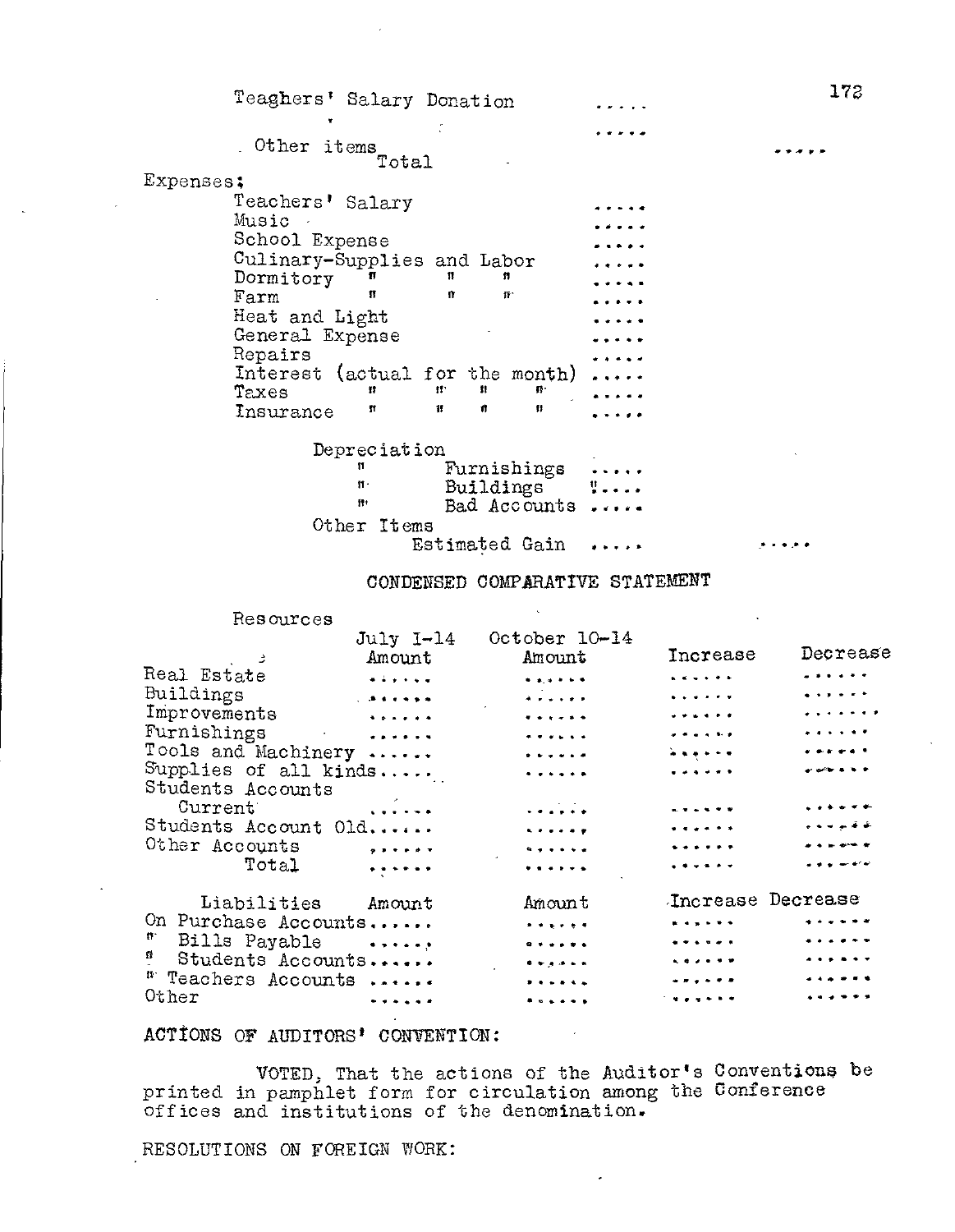# RESOLUTIONS ON FOREIGN WORK:

The recommendations from the Committee on foreign work in America, after some amendments, were adopted as follows: $\mathfrak{p}$ 

We recommend: 1. That B A Miller, of New York City, be elected Secretary of the German work in the East.

2., That P E Broderson be elected Secretary of the Danish Norwegoam department amd that L H Christian assist him in this work, especially in matters of finances.

WHEREAS, There is a very large foreign population in this country, aside from the Germans and Scandinavians, therefore,

RESOLVED, 3. That we approve of the plan of establishing training missions in important centers for the preparation of workers among these different nationalities.

WHEREAS, Calls are constantly coming for labor among the various nationalities of our country, therefore,

RESOLVED, 4. That we instruct the secretary of the foreign department to make arrangements with the various confer ences from which these calls come, to fill such calls as far as circumstances will permit.

WHEREAS, Literature has proved to be a great factor for the dissemination of the truth of God among all classes of people. Therefore,

RESOLVED, 5. That plans be put into operation to prepare such literature as is needed for the Hungarians, Roumanians, Bohemians, Poles, Servians, Italians, etc., and further

RESOLVED, 6. That we look with favor on the plan of publishing small papers as needed in these various languages; the publication of said papers to be under the supervision of the secre tary of the North American foreign department, in counsel with the North American Division Conference Committee

The resolution in reference to the general meetings of German and Scandinavian workers at ffollege View, Nebraska, was referred to the Committee on Plans.

## NURSES' TRAINING SCHOOLS:

The redommendation concerning Nurses' Training Schools referred back to the Committee, was reporteg4 and adopted as followwl-

7. Recognizing the need of greater efficiency in our Nurses' Training courses and believing that the present number of denominational training schools could be reduced to advantage, we recommend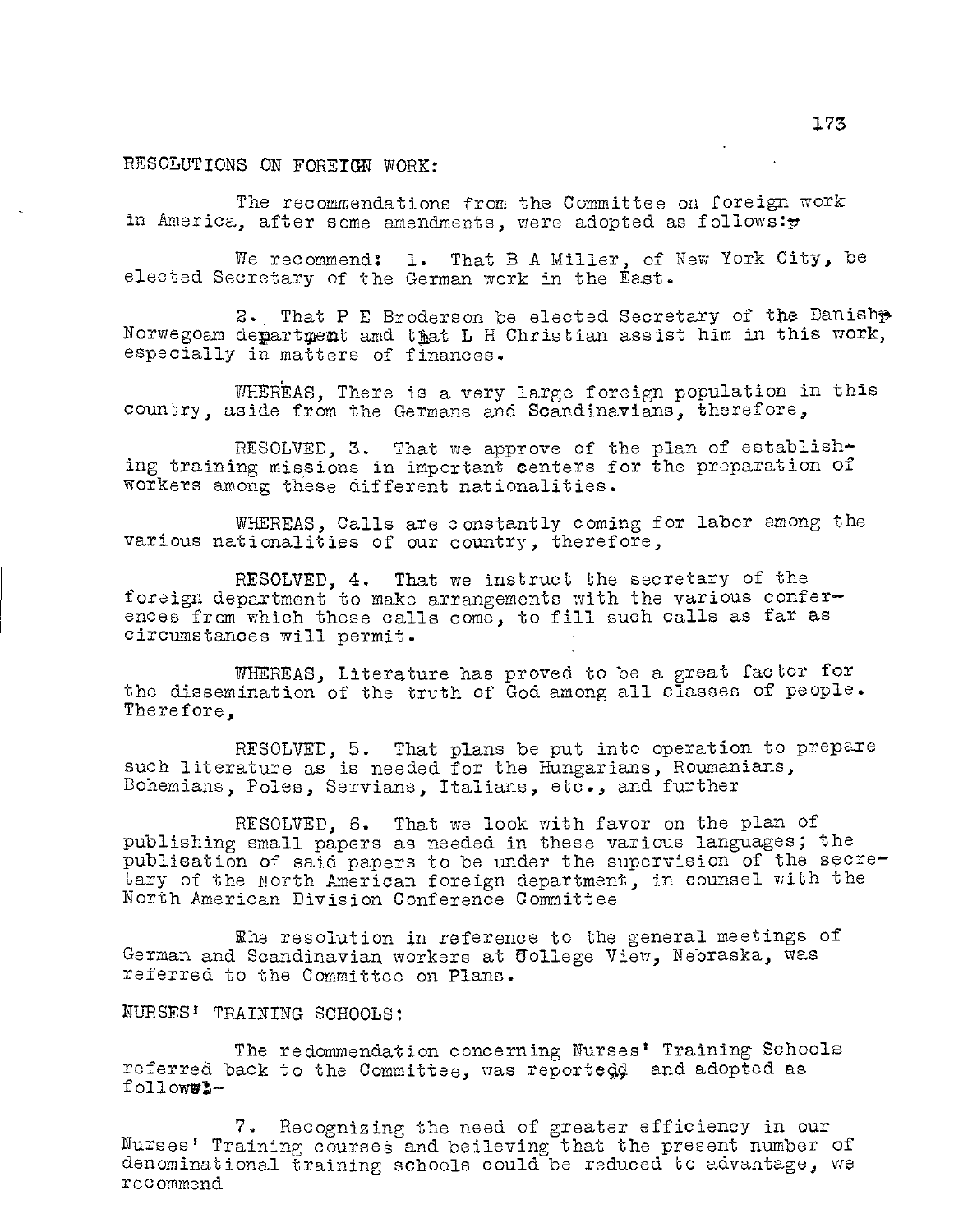(a) That the boards and faculities of our Nurses' Training schools give careful study to improving their courses and that they bring them to the standard of requirement adopted at the 1913 session of the General Conference.

(b) That the number of training schools be reduced and the  $re$ maining schools so improved that there shall be acceptable schools, if desirable, in each of the following union conferences, as may be arranged by their respective committees: Atlantic, one; Columbia, one; Lake, one; Central, two; Northern, one; North Pacific, one; Pacific, two.

(c) That all nurses' training schools be brought to the required standard before September 1, 1916, or make such affiliation with other schools as to give their students a proper training, and failing in this to discontinue the training of nurses.

The following resolutions from the Financial Committee, were passed:-

## SURPLUS TITHE:

1. The funds of the Division Conference shall consist of the tithe of the Union Conferences and a per cent. of the tithe of the local conferences to be paid as follows:- 5% required on a tithe of  $15,000$ . and under, and an increase in the rate of  $1\frac{6}{7}$  for each additional thousand dollars tithe until it amounts to  $20\%$ .

## SECRETARY AND TREASURER:

2. That in order to enable a conference with small constituency to devote its force to aggressive  $\pi$ ork, we urge the adoption of the plan of having the union conference secretary act as secretary and treasurer of the local conference, thus doing away with the necessity of maintaining a local office.

## UNITING CONFERENCES:

3. That union conferences give careful attention to the territorial arrangement and division of conferences or mission fields in order that the greatest economy and efficiency in administration kay be secured; and that there two conferences in a union are so situated as to make it practicable for one set of officers to satisf factorily administer the wok, that they be united.

#### DENOMINATIONAL HYMN BOOKS:

The Committee appointed some months ago to give study to the question of our denominational hymn books, and submit a report to this Council, rendered their report, which was adopted as follows: $-$ 

1. That "Hymns and Tunes" in its present form, without revision, be continued as the denominational hymnal.

2. That "Christ in Song" in its present form, without re-

Y.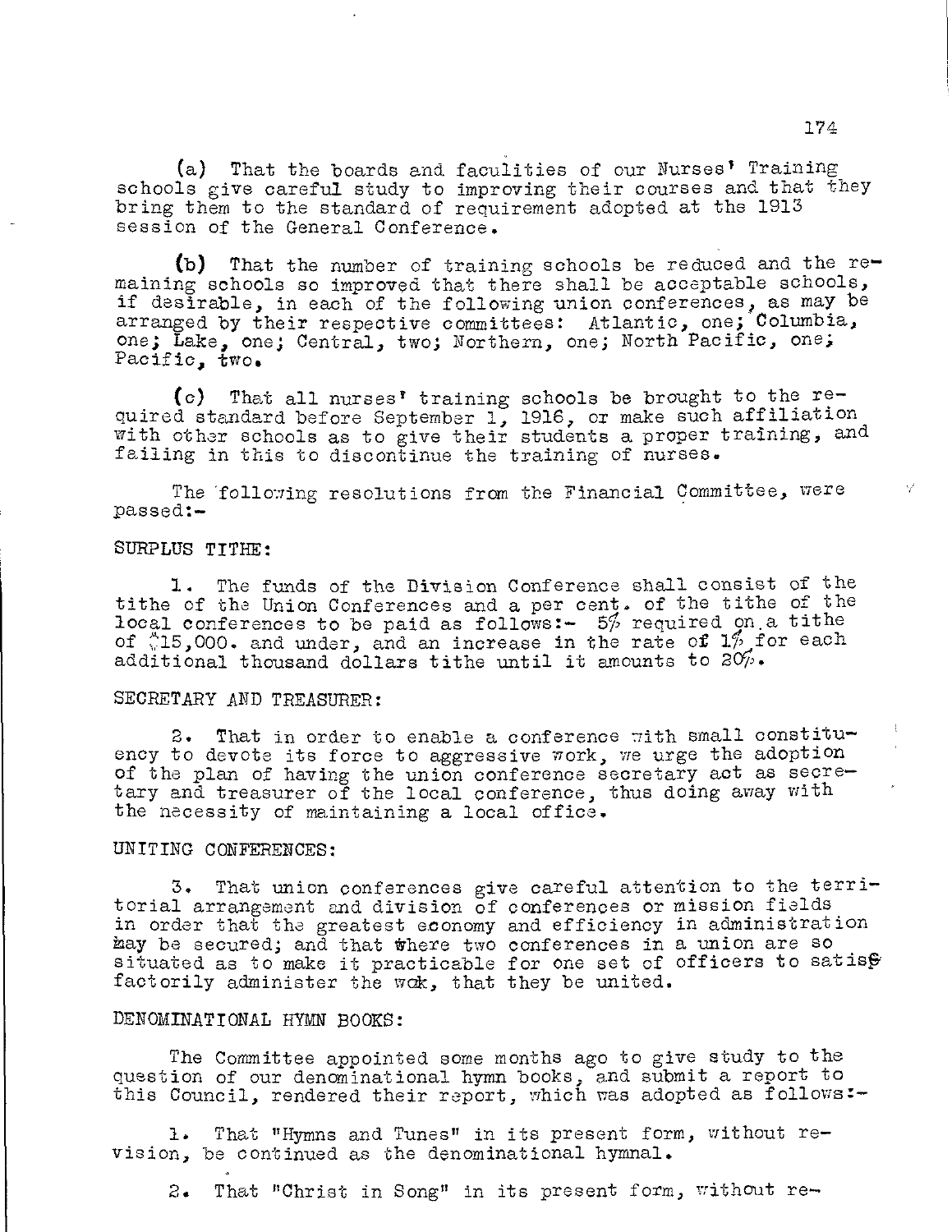vision, be continued for use in Sabbath-school work and gospel meetings.

3. That the Review and Herald be asked to publish a small inexpensive book of ninety-six to one hundred and twenty-eight pages, for use in evangelistic services.

4. That the North American Division Conference appoint a Committee of fifteen persons, of whom five members shall form a local working quorum, to select the hymns for use in this collection; and that the work be hastened so as to have this collection ready if possible for distribution May 1, 1915.

The demand which has frequently arisen for a revised edition of "Hymns and Tunes" and "Christ in Song," has doubtless been based upon a desire that these books contain many of the new, appropriate<br>gospel songs which may be found in other books. Your committee gospel songs which may be found in other books. appreciated hour how desirable it would be if these very excellent denominational hymn books could be thus improved. But we have been led to make the recommendations recorded above because of the followe ing important facts:-

1. In each of these books, "Hymns and Tunes" and "Christ in Song," there are between two and three hundred copy-righted songs, among which are many of the most valuable songs of these collections. The right to use these songs has been secured under contract, which limits our use of them to these books in their present form. We are not permitted to use these songs in any other collection we might make, nor in a revised edition of either of these books, without purchasing again the rights and renewing the contracts.

2. The right to use these songs in their present form was secured years ago, before the song business or the music trust was organized as it is today. It is now impossible to secure at any price a large number of modern somes for any one collection. Beprice a large number of modern songs for any one collection. cause of this condition it is evidently impracticable for us at the present time to undertake to make another such valuable collection of songs as we find in "Hymns and Tunes" and "Christ in Song." The songs we most love, and which we desire most to use in evangelistic work, will be scattered through many collections in the interest of the authors of songs and the publishers of song books. Our only way, therefore, to secure a large variety of such songs, will be to purchase copies of the various small song books offered for sale for use in choirs.

3. A renewal of our present copyright contracts for a revised edition of either of these books, together with the cost of revision, if at all possible to accomplish, would doubtless cost from ("5,000 to ,10,000.

In view of these conditions, which would make the undertaking very difficult and expensive, and in view of the fact that these collections of songs are generally quite satisfactory, and are undoubtedly better and mce complete than any other collection we could make under present conditions; we advise that these books remain in

 $\mathbb{R}^n$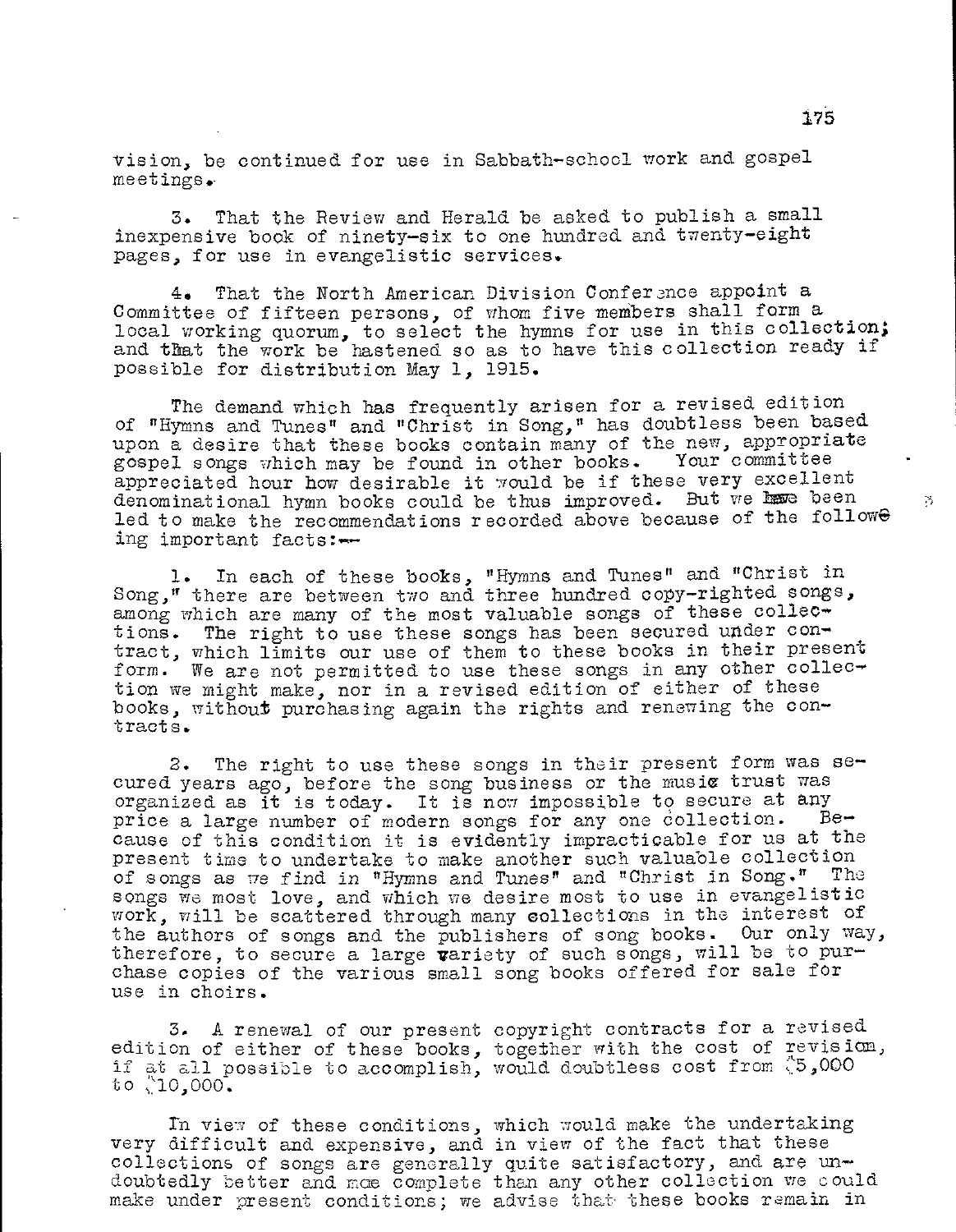Respectfully,

W T Knox I H Evans W W Prescott F Griggs E R Palmer

#### INDEPENDENT WORK:

 $\zeta$  .

The Chairman stated that he felt the time had come when we should give study to the question of the Independent work being<br>carried forward in the territory of the Division Conference. He carried forward in the territory of the Division Conference. suggested that a fair and unbiased committee be appointed to study the question and report to the next Council of the Executive Committee. It was.-- $Commentitee.$ 

VOTED, That the Chairman appoint a representative committee of five or more persons, the Chair being one, to give careful study to the independent work being carried forward in the Division Conference, formulate a report, and submit their findings to the next Autumn Council of the Division Conference Executive Committee.

This committee was chosen as follows: F Griggs,  $W$  T Knox, I H Evans, S E Wight, O Montgomery, J J Ireland,  $C^W$  Flaiz, W A Ruble, Charles Thompson, W C White.

Adjourned. I H Evans, Chairman,

G B Thompson, Secretary.

Eleventh meeting of Council.

SIXTY-SEVENTH MEETING OF THE

NORTH AMERICAN DIVISION CONFERENCE COMMITTEE.

November 2, 1914, 2:30 P. M.

W T Knox in the Chair.

Prayer by 0 Montgomery.

Minutes read and approved.

COMMITTEE ON PLANS:

The Committee on Plans presented a further partial report which was adopted as follows:-

25. That the Review and Herald Book Committee be asked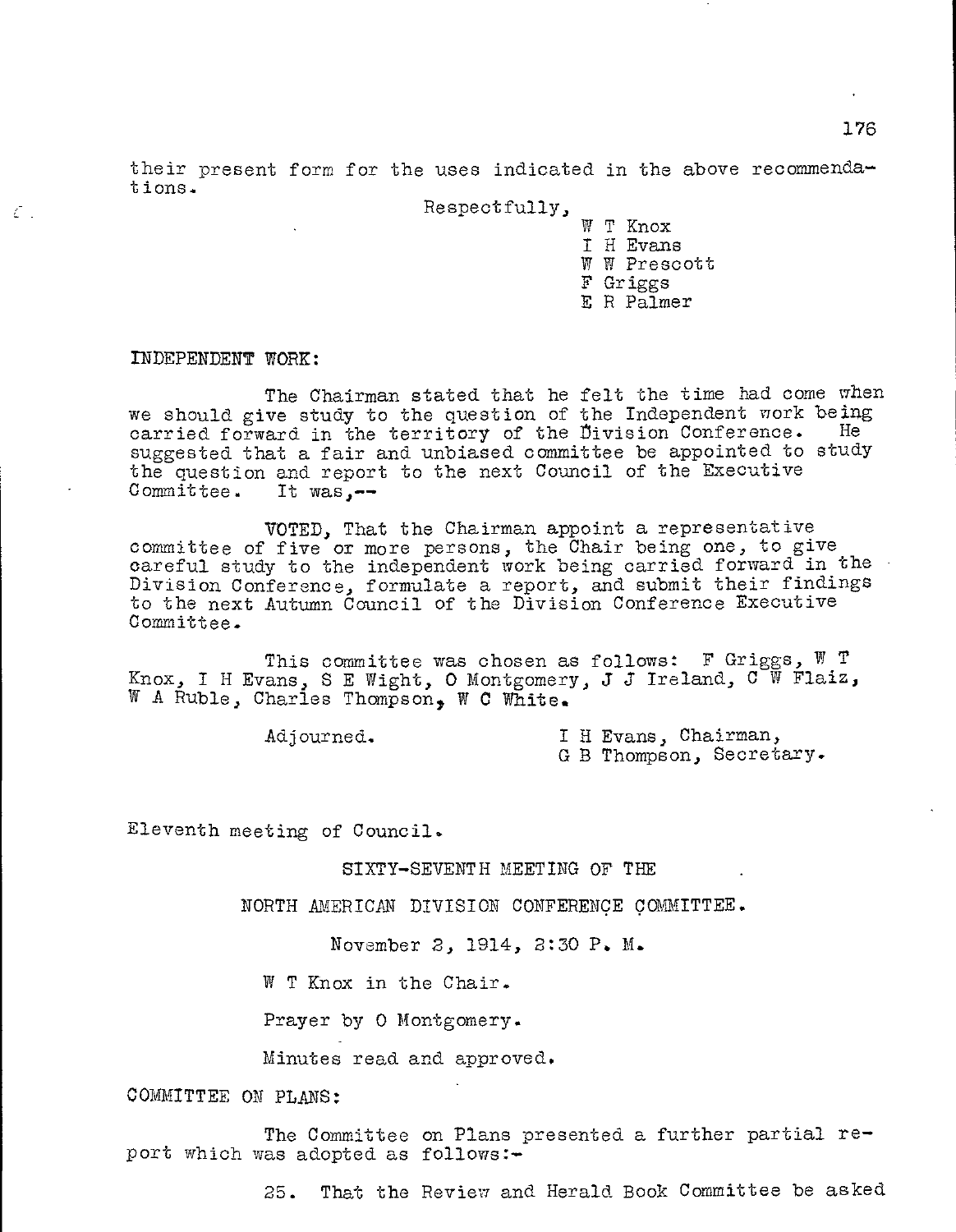to examine the manuscript for the book "Organization," and report to the North American Division and the General Conference Committees,.

25. That advantage be taken of the meeting of the voting constituency of the International Publishing Association, at College View, the coming winter, to hold councils of workers of the German and Scandinavian departments, it being understood that additional workers, aside from those called by the legal association meeting, shall be invited only by arrangement with union and local conferences,

MISSIONARY VOLUNTEER DEPARTMENT COMMITTEE:

VOTED, That the names of F Griggs and W E Howell be added to the Missionary Volunteer Department Committee.

BOWEN'S RESIGNATION:

The following resignation of L M Bowen as member of the North American Executive Committee was presented:-

"October 3, 1914. "To the North American Division Conference, of Seventh-day Adventists. "Takoma Park, D. C. "I hereby tender my resignation as member of the Executive Committee of the North American Division Conference, to become effective at your pleasure. "Respectfully,

(Signed) L M Bowen."

VOTED, That this resignation be accepted.

SUSTENTATION FUND:

The Finance Committee submitted the following recommendation:-

WHEREAS, The Sustentation Fund shows to date a shortage of  $$4,000.00; and,$ 

WHEREAS, Indications seem to evidence a disbursement of this important monies to those who according to the purposes of this fund are not entitled to receive their revenue from it, therefore, we

RECOMMEND, That each conference institute a serious investigation with the purpose of relieving this fund from undue burdens.

VOTED, That the report be adopted.

The Chairman called attention to the fact that all our institutions are not falling in line on the Sustentation Fund, and the Fund was not for this reason available to a certain class of workers. I H Evans and others said they thought all our institutions should line up on this matter so that their employees could receive the benefits of the Fund. After discussion it was

VOTED, That we earnestly urge all our Sanitariums to fall in line and pay their share of the Sustentation Fund, that their employees may be beneficaries of this Fund.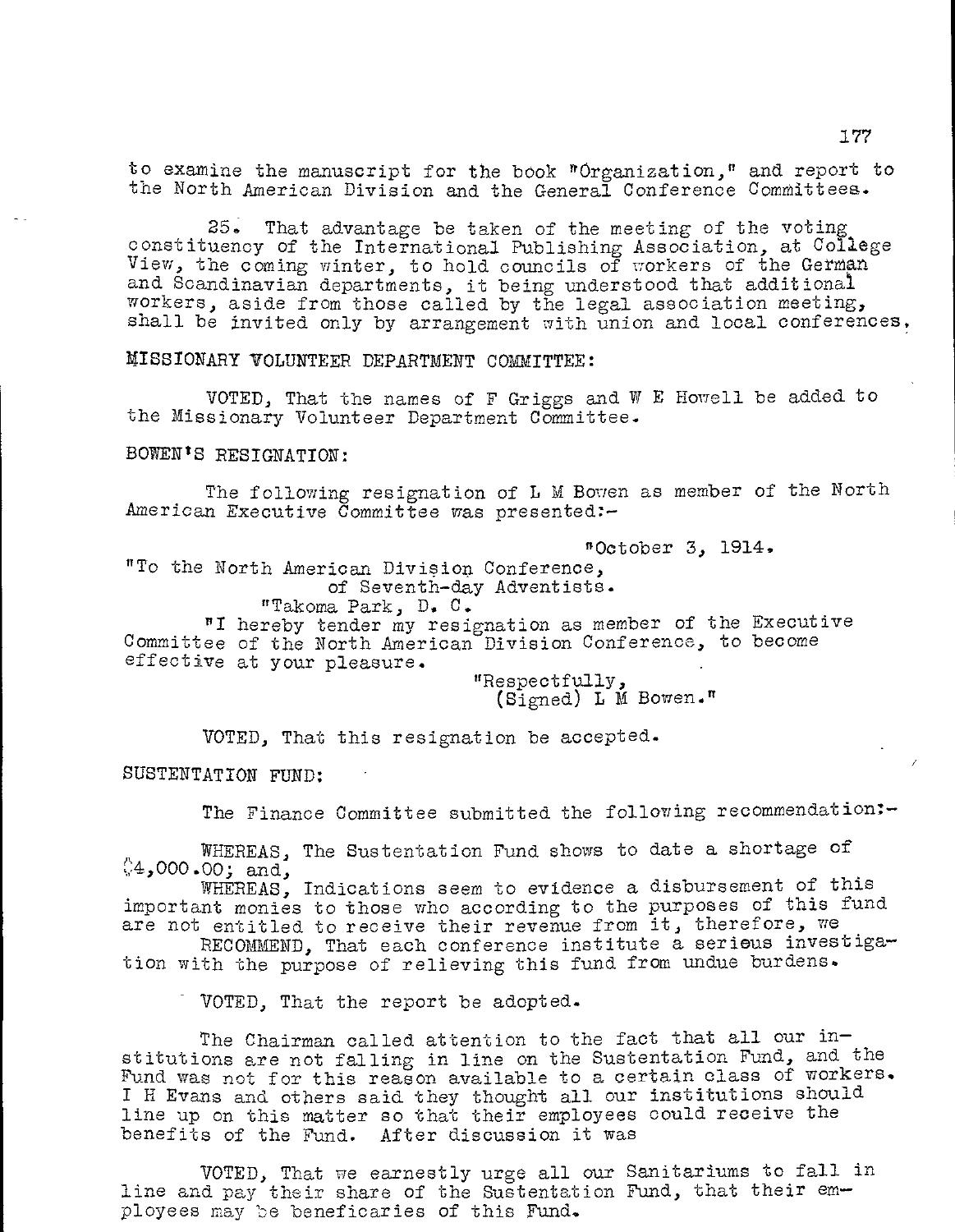## LOMA LINDA MEDICAL COLLEGE:

By special request the Council gave some time to the consideration of the Loma Linda Medical College. E E Andross made a few statements in reference to the College, stating that there were encouraging features in the work of the school.

Dr. W A Ruble said the medical school started in an encouraging manner this year. A great improvement is seen in the work carried forward in Los Angeles. Some of the students which have been graduated from the school have taken examinations and the per centage of those who passed is as good as some other schools.

Dr. Newton Evans regarded the students in attendance of a superior class. He thought there was some lack of confidence among our people caused to some extent by the rating of the school which is in the "C" class. He explained the improvements made in hospital facilities, and in other ways, and hoped to see an improvement in the rating of the College.

After further remarks the Council adjourned to allow time for the Medical College Board to meet.

Adjourned. W T Knox, Chairman, G B Thompson, Secretary.

Twelfth meeting of Council.

SIXTY-EIGHTH MEETING OF NORTH

AMERICAN DIVISION CONFERENCE COMMITTEE.

November 3, 1914, 10 A. M.

I H Evans in the Chair.

Prayer by S N Haskell.

Minutes read and approved.

THIRTEENTH SABBATH OFFERING:

Before taking up the regular business, the council was cheered by a report from Mrs. L Flora Plummer, Secretary of the Sabbathschool Department, stating that the Thirteenth Sabbath offering for Japan, taken June 27, was \$18,500. This is the largest Thirteenth Sabbath offering ever received. The total gifts to missions for the quarter was  $272,000$ . On account of the war, no reports were received from the European field. However, the increase in the North American Division Conference, over the amount given to missions the first quarter of the year, was  $\S$ 7,000.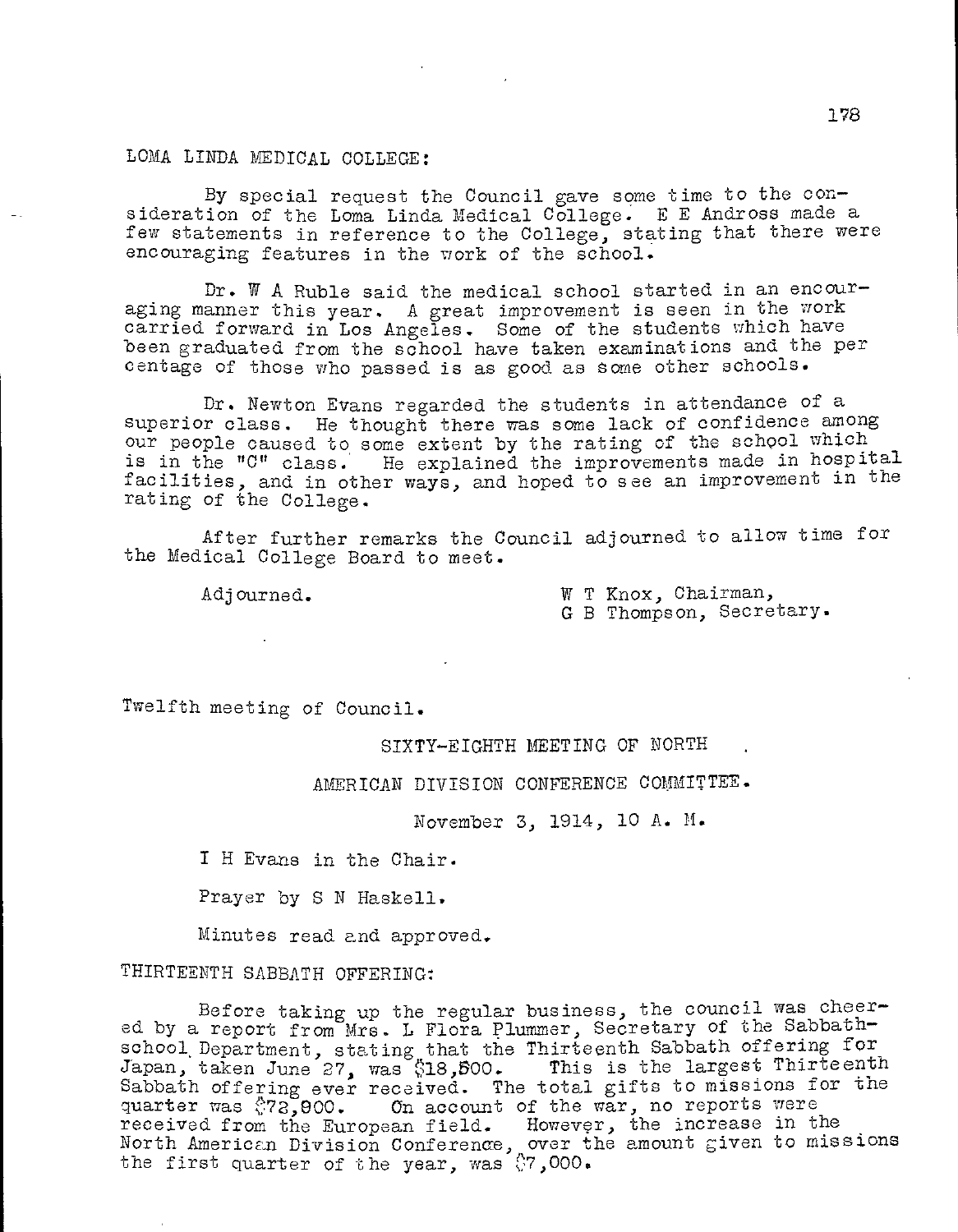## EDUCATIONAL JOURNAL:

The Educational Department called attention to the needs of the journal "Christian Education," and urged cooperation in its circulation.

Attention was also called to the Ministerial Reading Course. About seven hundred have enrolled as members so far.

## HYMN BOOK COMMITTEE:

VOTED, That the following persons be a committee on the evangelistic hymn book, decided upon at a previous meeting: F Griggs, I A Ford, W W Prescott, G B Thompson, C L Hamer, Henry De Fluter, C H Jones, 0 0 Bernstein, M H Gems, C B Haynes, W D Dorch, W H Branson, Milton St. John, B E Beddoe, M W Newton, E H Dexter, Ernest Lloyd.

## APPROPRIATIONS:

The Committee on Appropriations submitted their report recommending the following appropriations:

| Atlantic Union                 | \$18,500 |
|--------------------------------|----------|
| $\texttt{Column}$ $\texttt{m}$ | 15,000   |
| East Canadian                  | 7,000    |
| Southern Union                 | 11,000   |
| Southeastern Union             | 8,000    |
| Southwestern Union             | 3,500    |
| N. A. Foreign Department.      | 13,000   |
| Negro Department               | 38,000   |
| Loma Linda                     | 10,000   |
| Christian Record               | 2,000    |
| Total                          | 216,000  |

That an appropriation of  $\degree$ 6,000 be made for the Huntsville, Alabama School, which shall be raised by a special collection to be taken up Sabbath, February 6, 1915. This to be the only offering for 1915 for the Division Conference.

That we appropriate the proceeds of the Henderson estate to the Oakwood School, to be used for the dormitory, with the understanding that the dormitory be known as the Henderson Memorial.

made. VOTED, That the report be adopted, and these appropriations

## DISTRIBUTION OF LABOR:

The committee on Distribution of Labor submitted a further report, and the following recommendations were approved:-

9. That the Minnesota Conference be requested to release Brother N.R Nelson to labor in the Danish-Norwegian work in Chicago.

10. That negotiations be entered into between the North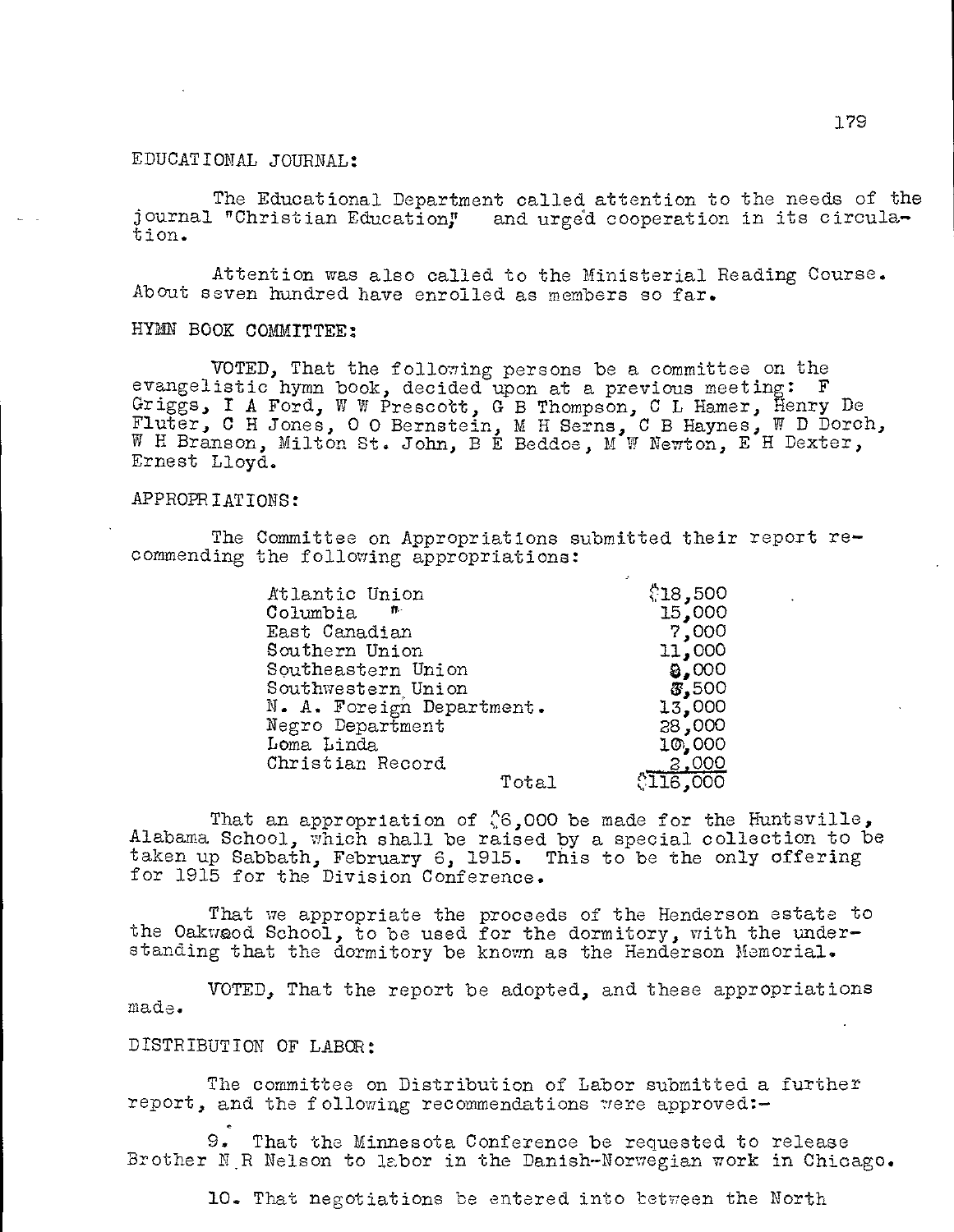Pacific and Lake Union Conferences, looking toward the transfer of Elder W H Thruston to the North Pacific Union and Elder P A Hanson to the presidency of the Wisconsin Conference.

11. That the Pacific Union Conference be requested to release Elder Silas Davis to labor in South Carolina.

SOUTHERN UNION RETAINING FUNDS:

The Committee on Finance submitted a further report, and the following was adopted:-

1. That the request be granted for the Southern Union Con ference to retain all the monies raised in the Union, above the fifteen cents per week, for the relief of the Southern Union Con ference Association.

Fending further consideration of the report, the council adjourned.

> I H Evans, Chairman, G B Thompson, Secretary.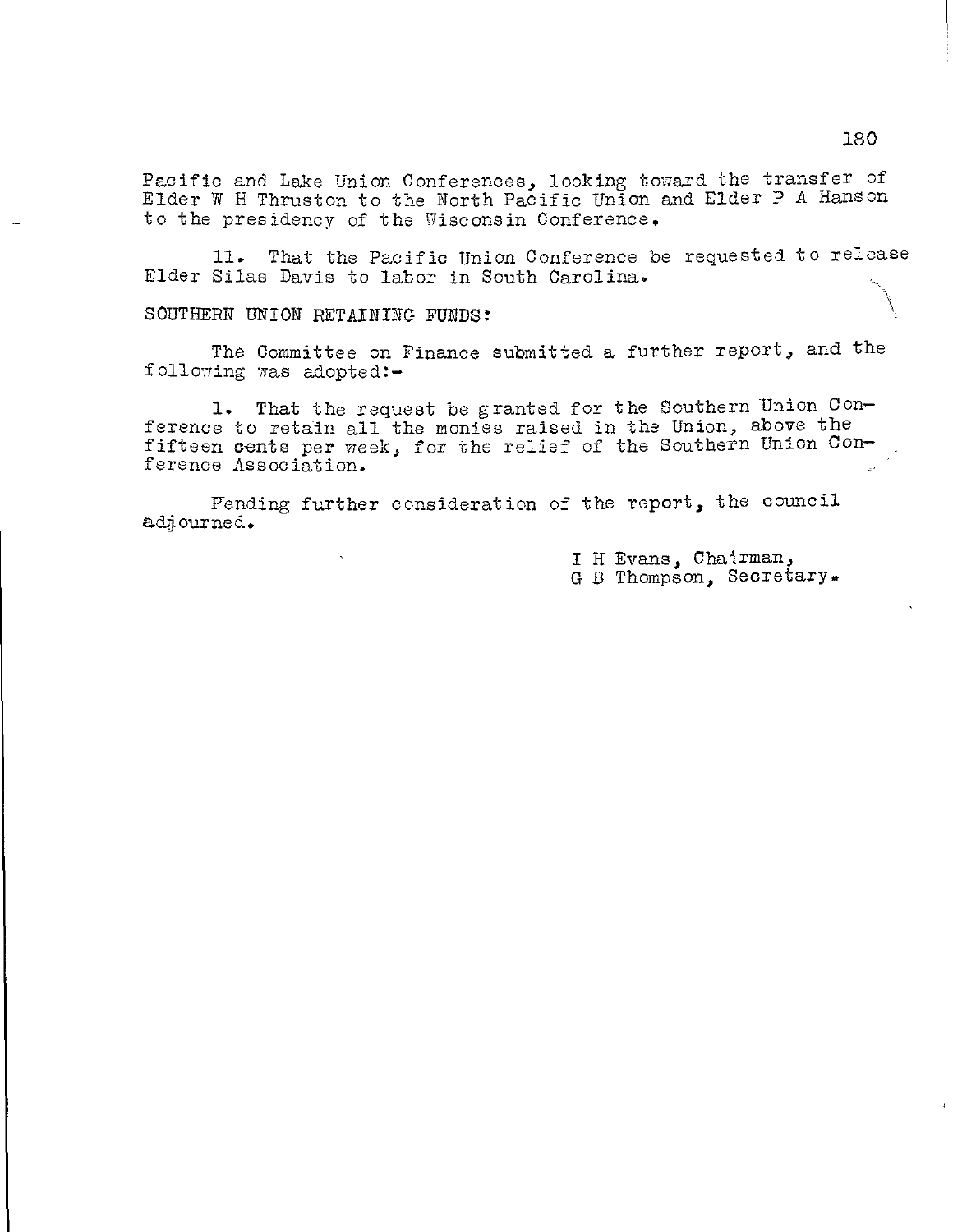Thirteenth meeting of Council. 181

## SIXTY-NINTH MEETING OF NORTH

## AMERICAN DIVISION CONFERENCE COMMITTEE.

#### November 3, 1914; 2:30 P. M.

H Evans in the Chair.

Prayer by G B Thompson.

Minutes read and approved.

#### COMMITTEE ON FINANCE:

The report of the Committee on Finance was further considered, and after amendments adopted as follows:-

## PANAMA EXPOSITION EXHIBIT:

2. In response to the request from the Pacific Union Conference for counsel regarding the question of an exhibit at the Panama-Pacific Exposition, we favor an exhibit creditable to the denomination, if it can be had for a total expenditure of  $2,500$  or  $3,000$ . Otherwise, we do not favor a larger expenditure.

3. WHEREAS, The plan of raising twenty cents a week per member for foreign missions and for the relief of our institutions has met with a hearty response everywhere from our people, and is proving a reliable means for the advance of the Third Angel's Message, therefore,

RESOLVED, 1. That we re-affirm our belief in the splendid possibilities of this plan, and urge all our conferences to renewed efforts to make the plan a success.

2. That we suggest to the conferences the following as methods whereby all may do their full part in this plan:-

(a) All the workers throughout the Union, as far as possible, give  $\Diamond 1.00$  a week or more, and lead the brethren to do the same. Supplement this method by publishing regularly in the Union paper a list of those who give.

(b) Secure a list of the brethren who would be able to give liberal offerings, and write them a personal letter, asking them for the same.

(c)" Urge the Missionary Acre idea upon the people, in which the children as well as the adults may have a part.

(d) Send monthly an encouraging letter to each church accompanied by a financial report.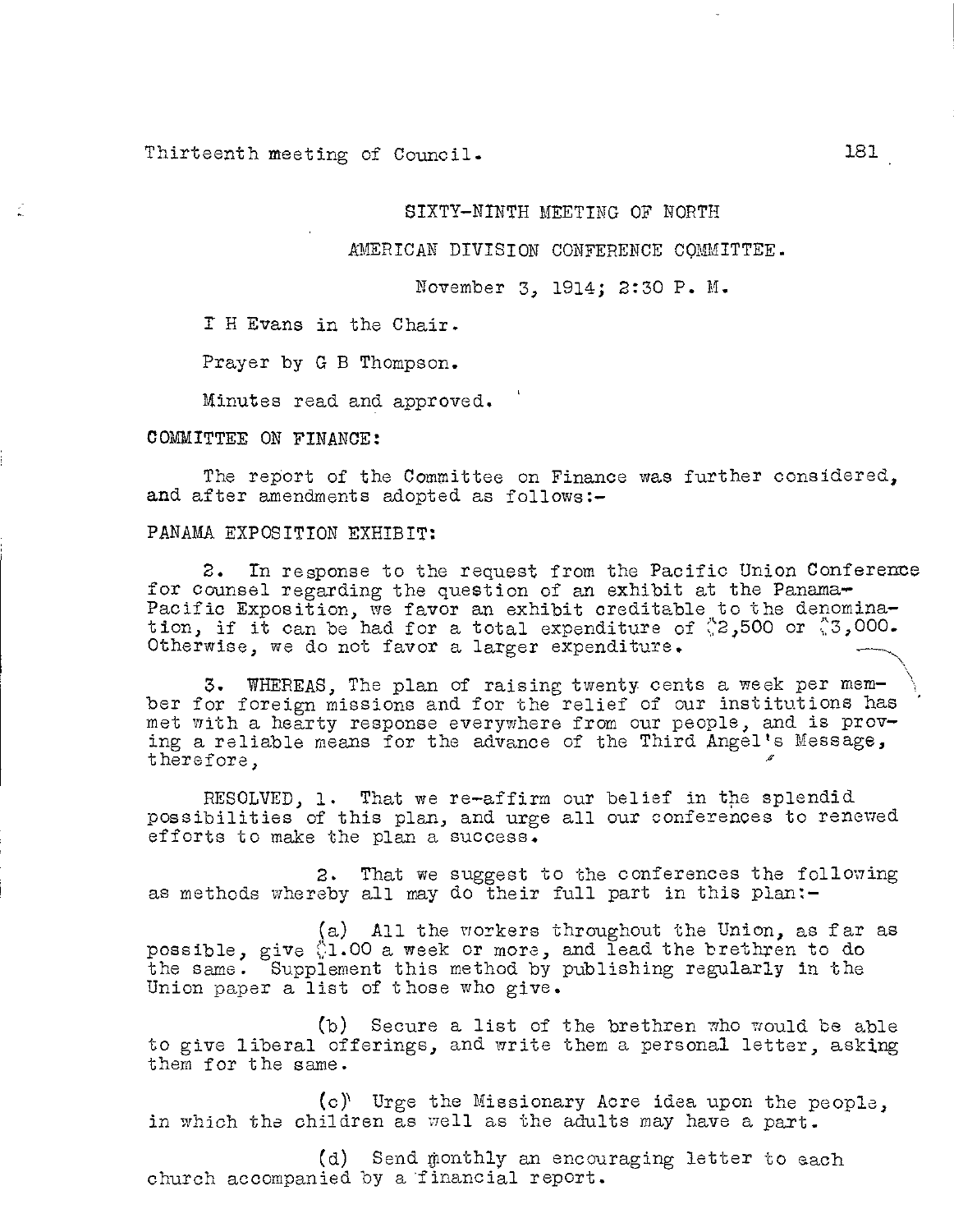(e) That the Sabbath-school offering for missions be taken at the end of the exercise, in order to include the offering of those who come late; and that all members of the church make their offering whether they come to Sabbath services or not, and that special attention be given to isolated members.

(f) To instruct all members to come to the regular church service, as well as to Sabbath-school, with an offering in hand for Missions, exhortation being given to every church to take up an offering regularly at the Sabbath service.

(g) To assist in this giving, that attention be given to using at different periods, varied designs, such as a blackboard, clock, thermometer, etc.

(h) That from now on in 1914 we recommend that each conference be divided into districts, a worker to be placed in charge of each district to see that all members are encouraged to take part in these liberalities.

WHEREAS. The rapid extension of our work has called for enterprises involving them to a greater or less extent in debts, which demand immediate attention, therefore,

RESOLVED,  $(4)$  That we recommend each Union, in counsel with the local conferences, to adopt at once, in addition to the twenty- $/$ cent- a-week plan, some plan which will bring about a decrease of outstanding liabilities.

WHEREAS, distinct advantages have accrued to this work from the organization of Unions, therefore,

RESOLVED, (5) That we recommend the Union and local conferences to give more study to the benefits which flow from the union of fields into that sisterhood of conferences known as the Union Conference, in order that all lines of work may be greatly strengthened.

VOTED, That these resolutions be adopted.

## TRANSFER OF LABORERS:

The question of the transfer of laborers between Union Conferences and our institutions was given study. After discussion, it was,-

VOTED, That the officers of the General and Division Conferences be requested to prepare a leaflet giving instruction regarding the proper method of transfer of laborers between the local, Union, Division, and General Conferences, and between institutions.

### SOUTHERN UNION ASSOCIATION:

The action taken in a previous meeting permitting the Southern Union Conference to retain all over fifteen cents a week raised in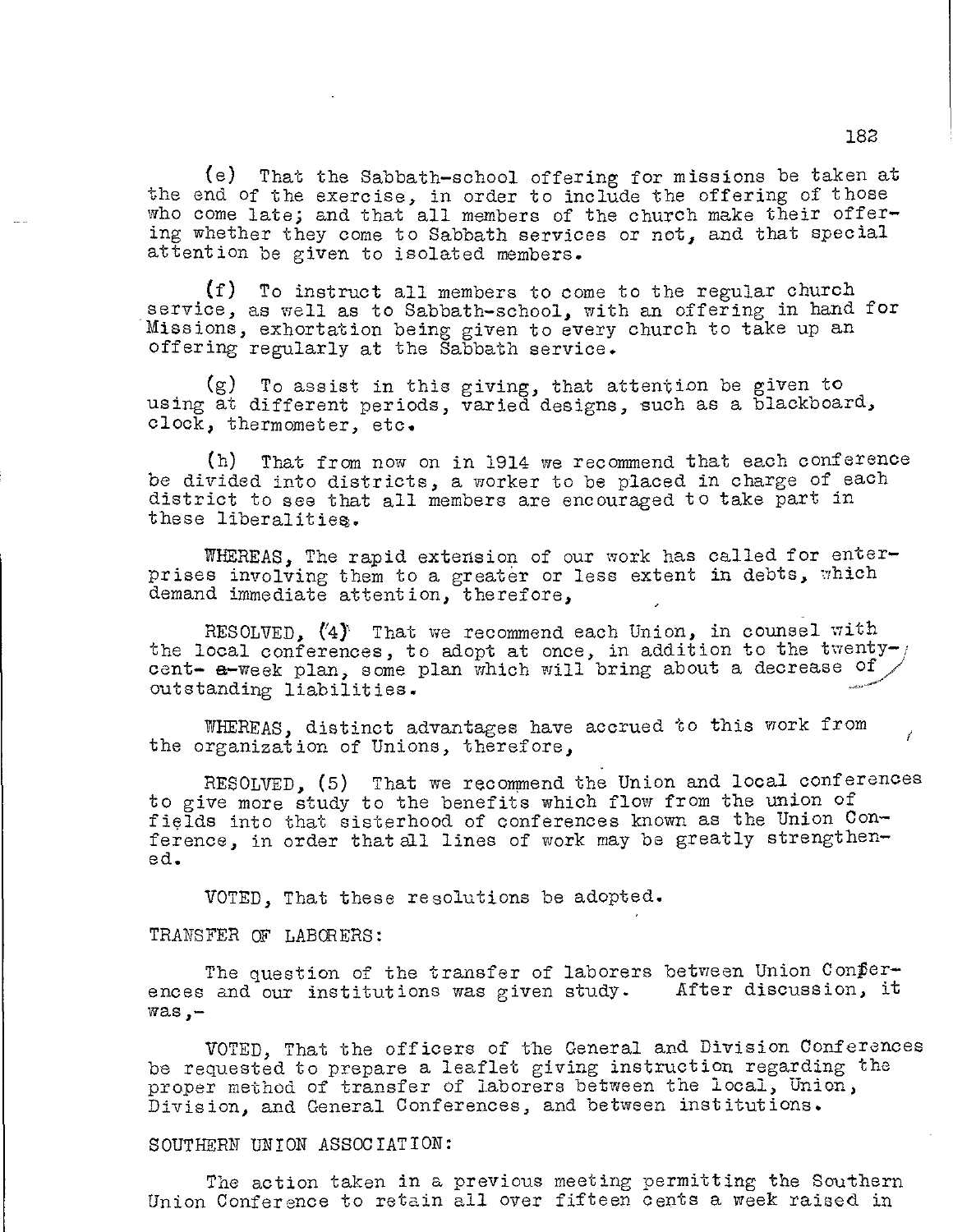in the Union to apply on the indebtedness of the Southern Union Association, was called up for re—consideration. It was felt that this action was not a wise one, and would tend to break down the plan which has been adopted for the raising of mission funds. It was, therefore,—

VOTED, That the action taken at a previous meeting, allowing the Southern Union Conference to retain all monies raised over fifteen cents a week to apply on their Association indebtedness, be rescinded, and the Southern Union Conference stand on the same basi s in this matter as other Unions.

HELP FOR SOUTHERN UNION:

The Committee considered the financial situation of the Southern Union Conference Association, and,—

VOTED, That we instruct the officers of the Division Conference to give earnest study to the income of the Division, and that, if found possible, they be authorized to make an appropriation from Division funds to the Southern Union Conference for the religf of the Union Conference Association indebtedness.

## LOMA LINDA COLLEGE:

Time was given in executive session to a study into the conduct and management of the Loma Linda Medical College. Pending consideration of the work of the school recess was taken until 7:30 P. M.

## 7:30 P. M.

When the Council convened the affairs of the college were given further study. Different members of the council expressed themselves freely in reference to its work. No action was taken.

Adjourned. W T Knox, Chairman, G B Thompson, Secretary.

Fourteenth meeting of Council. SEVENTIETH MEETING OF NORTH AMERICAN DIVISION CONFERENCE COMMITTEE. November 4, 1914, 9 A. M.

T H Evans in the Chair. Prayer by I H Evans. Minutes read and approved.

The forenoon meeting was given to a study of the Loma Linda Medical College and some other matters of considerable importance. The discussion in these matters was informal, and no action was taken.

Adjourned. T H Evans, Chairman, G B Thompson, Secretary.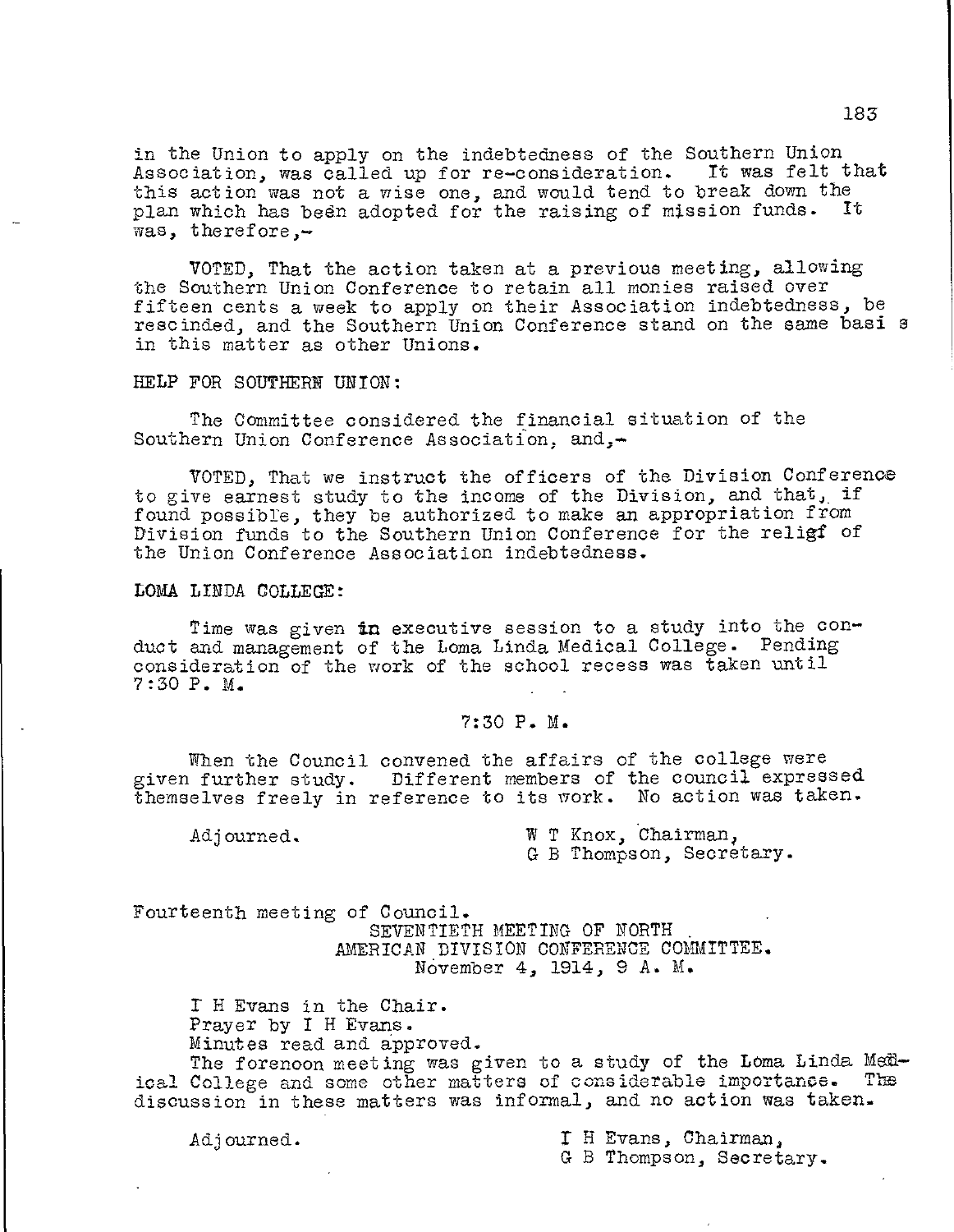## SEVENTIETH MEETING OF NORTH

#### AMERICAN DIVISION CONFERENCE COMMITTEE

## November 4, 1914, 2:30 P.M.

I H Evans in the Chair.

Prayer by W C White.

TRAINING SCHOOL - SHICAGO:

Elder 0 A Olsen presented the needs of a place to train foreign workers. It was,-

VOTED, That  $\& 2,000$  be appropriated for opening a training school for foreign workers in the city of Chicago.

IMPROVEMENT OF THE MINISTRY:

it was,- With a view of securing greater efficiency in the ministry

VOTED, That the Chairman appoint a committee of seven, himself being one, to study the question of the ministry, the ordination to this sacred calling, the granting of licenses and credentials, and the real work and goal of a gospel minister,- this committee to make definite recommendations to the Fall Council in 1915.

The committee announced: I H Evans, 0 A Olsen, W W Prescott, A G Daniells, G B Thompson, W A Spicer, and J L Shaw.

W A COLCORD:

VOTED, That we invite the General Conference to appropriate 800.00 to the Atlantic Union Conference on account of the salary of Elder W A Colcord, for one year, provided the Atlantic Union can arrange to place him in evangelistic work.

W D SALISBURY:

VOTED, That we invite the General Conference and the Pacific Union Conference to join equally in providing support for W D Salisbury until a field of labor can be arranged for him, and that we ask the Pacific Union to cooperate in finding him employment.

## HOME MISSIONARY WORK:

F W Paap presented a report from the Home Missionary Department which was discussed and adopted as follows:-

Whereas, the time has come when all our people every-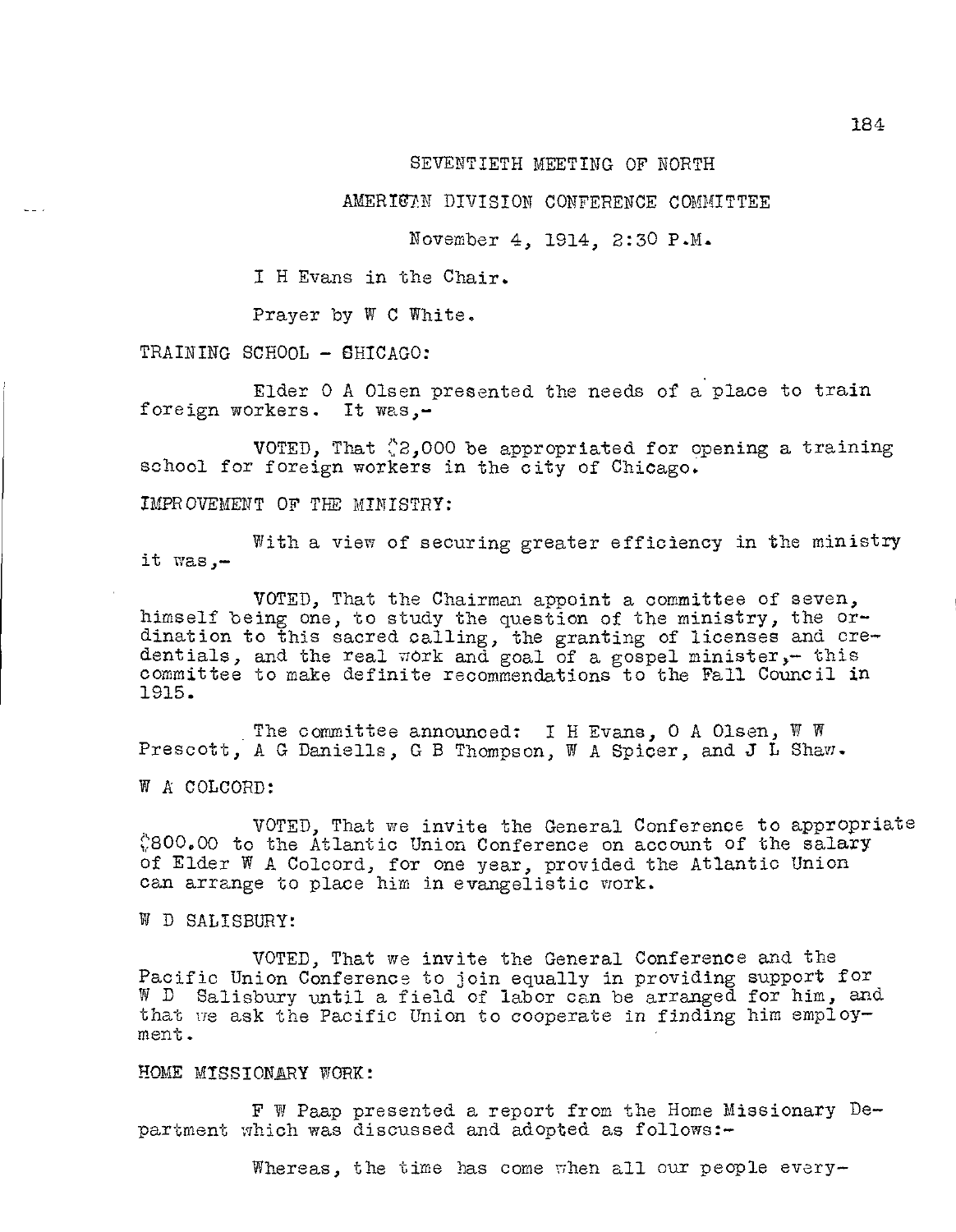where should with courage and faith put on the armour and go forth to give the light of truth to those who sit in darkness; and

Whereas, our great Home Missionary work, now getting under way, is destined to bring results of the greatest magnitude;

BE IT RESOLVED:—

£.

(1) That we urge upon every Union and Local conference as well as upon every worker and church officer in the North American Di vision, the necessity and importance of doing everything possible toarouse our people to engage in personal soul—winning service.

(2) That there be no slackening of our efforts in the prosecution of this work, but with an unflagging zeal we push this great Home Missionary campaign forward till this work is done.

(3) That, as far as possible, a suitable leader be appoint ed in each conference who shall take charge of this Home Missionary movement with the idea of fostering and keeping constantly before the churches and members the duty of personal soul—winning activi ties.

(4) That every church in the Division hold regularly a miss ionary meeting and plan carefully, so as to work every home in its territory with our truth filled literature.

(5) That in harmony with our organization we give careful attention to the matter of faithfulness in reporting all work done.

(6) That missionary conventions and institutions be held from time to time with all the various churches, preferably by grouping them together wherever practicable.

(7) That a Home Missionary department be opened in the columns of our church paper, "The Review and Herald."

(8) That a systematic distribution of our tracts be entered into by every member of the denomination; that we use the tracts put up in the regular envelopes and packages at 25 cents,  $1.00$ , and '5.00 a set, and that we aim to reach the goal of an average of at least two sets at 25 cents each, a member.

(9) That we encourage earnest and consecrated men and women to engage in the sale and distribution of our 40% books; and that at least 1,500 such agents be secured for 1914-1915.

(10) That we encourage men and women to devote all their time tothe circulation of our bright, up-to-date, truth-filled magazines, and that we secure the services of at least 3,000 for this noble work during the year 1914-1915.

(11) That we seek in every way possible to place the Berean Library in the hands of our friends and neighbors, and that we set our goal for the circulation of this excellent library at not leas than 10,000 sets for 1S14-1915.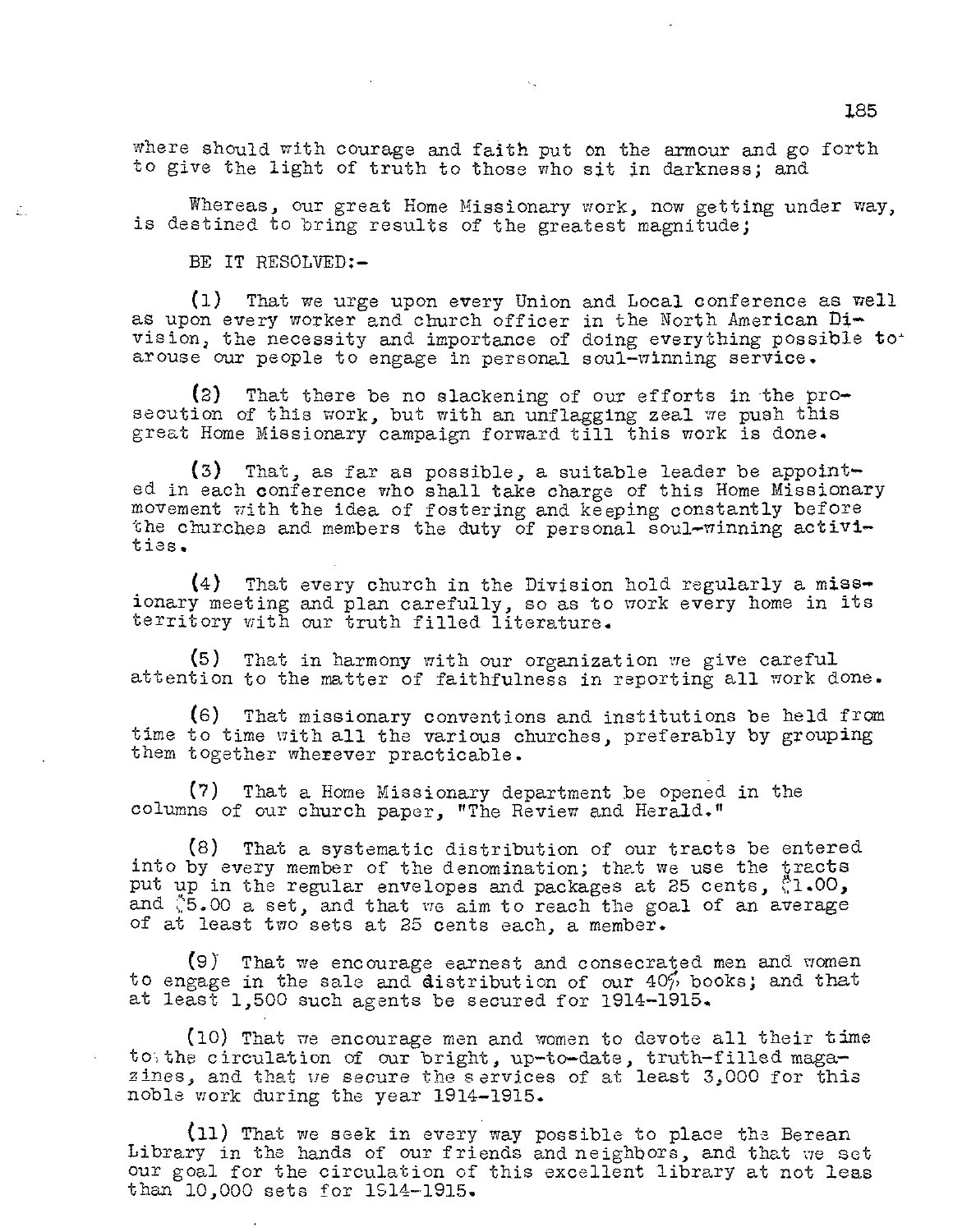(12) That our pioneer missionary paper, the "Signs° weekly, be made to play an important part of this great awakening.

## RELIGIOUS LIBERTY:

C S Longacre called attention to the work of the Religious Liberty Department, and spoke of the literature which he felt should be prepared to educate the people on religious liberty, Romanism, temperance, etc. The question of uniting the temperance work with the Religious Liberty work was raised, and it was,-

VOTED, That without formally changing the name of the Religiouls Liberty Department at this time, we ask the Department toadd to its work the feature of temperance legislation, thus standing as a Department for Religious Liberty and Temperance Legislation.

## EXPENSE AUDIT:

The Treasurer stated that the Committee appointed to audit the expense accounts of the general laborers in the Division Conference, found in some instances large traveling expenses, particularly the secretaries of some of the foreign departments. He felt that some counsel should be given to guide future audits. It was,-

VOTED, That we counsel all general laborers in the various branches and departments of our work, before planning long and expensive trips in attending meetings, to take counsel from the Division Conference Executive Committee, in order that no more laborers than are necessary attend our large meetings, and the  $ex$ pense incurred be thus minimized as much as possible;

And further,-

VOTED', That the Chair appoint a Committee of five to pass on the expense accounts of the General and Division Conference laborers for 1915.

The following persons were named as this committee: W T Knox, W A Spicer, G B Thompson,  $\mathbb F$   $\mathbb F$  Prescott, C S Longacre.

## UNION CONFERENCES:

Just before .adjournment was taken the question was raised as to the advisability of holding the union conference sessions in 1915-16 as decided at a former meeting. It was felt that in view of the large expenses incurred and the number of meetings already planned for, that their postponement to a later date would be wise and meet with the hearty approval of our people. It was, therefore,

VOTED, That the former action to hold the Union Conference sessions in 1915-16 be rescinded, And further,-

VOTED, That during the summer the consensus of opinion be secured at the large gatherings of our people on this question, and their willingness, ascertained to have the biennial session of our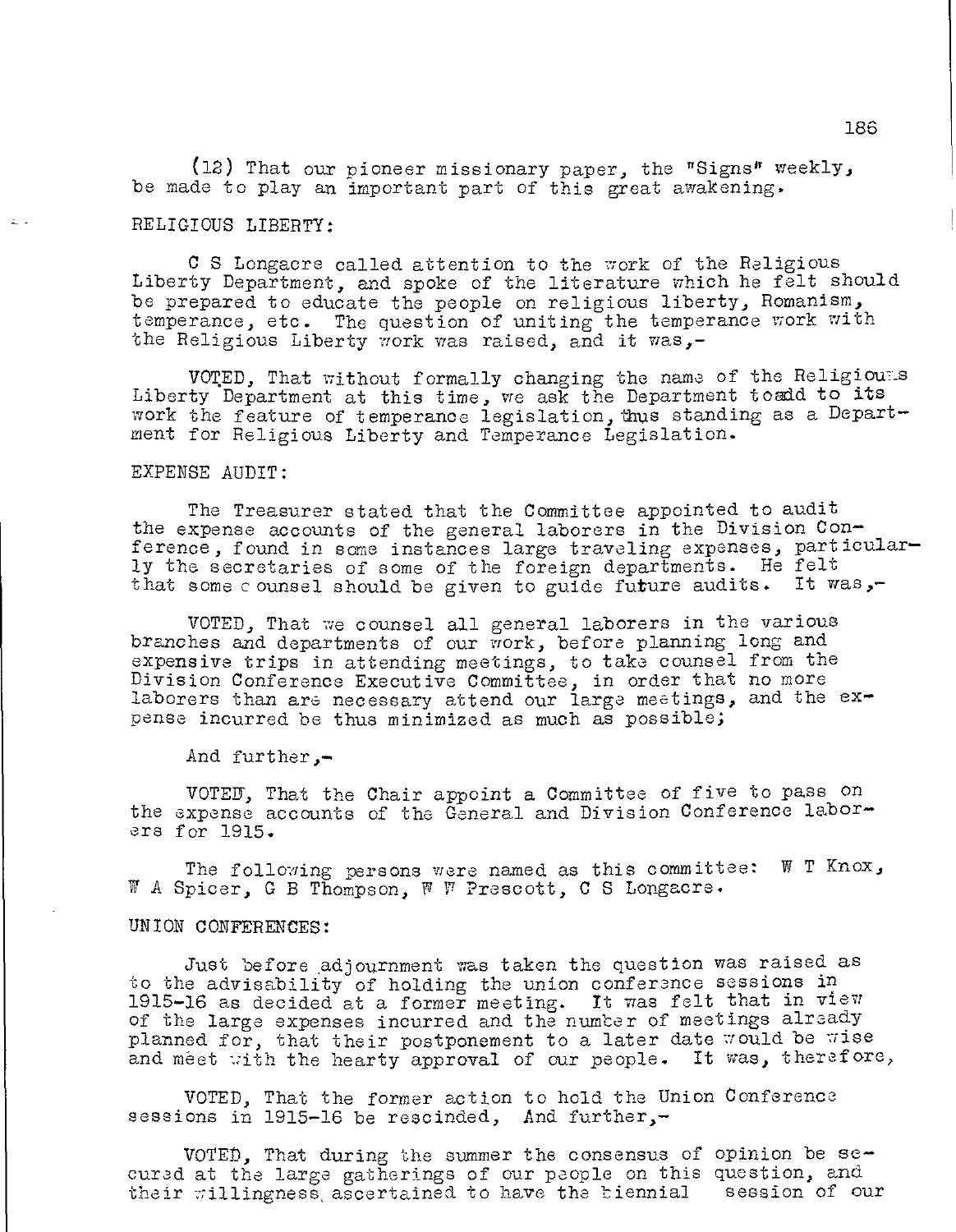Union Conferences postponed to a later date,  $\epsilon$  the exact time to be finally decided at the Fall Council in 1915.

EVANS - PACIFIC COAST:

On request of Elder E E Andross for the President of the Division Conference to spend some time on the Pacific Coast, it was,-

VOTED, That the President of the North American Division spend as long a period of time on the Pacific Coast as he may feel consistent pith other duties; this period to be taken at as early a date as possible in order that he may join the workers there in giving attention to the needs of important institutional interests on the Coast.

The Council took final adjournment.

I H Evans, Chairman, G B Thompson, Secretary.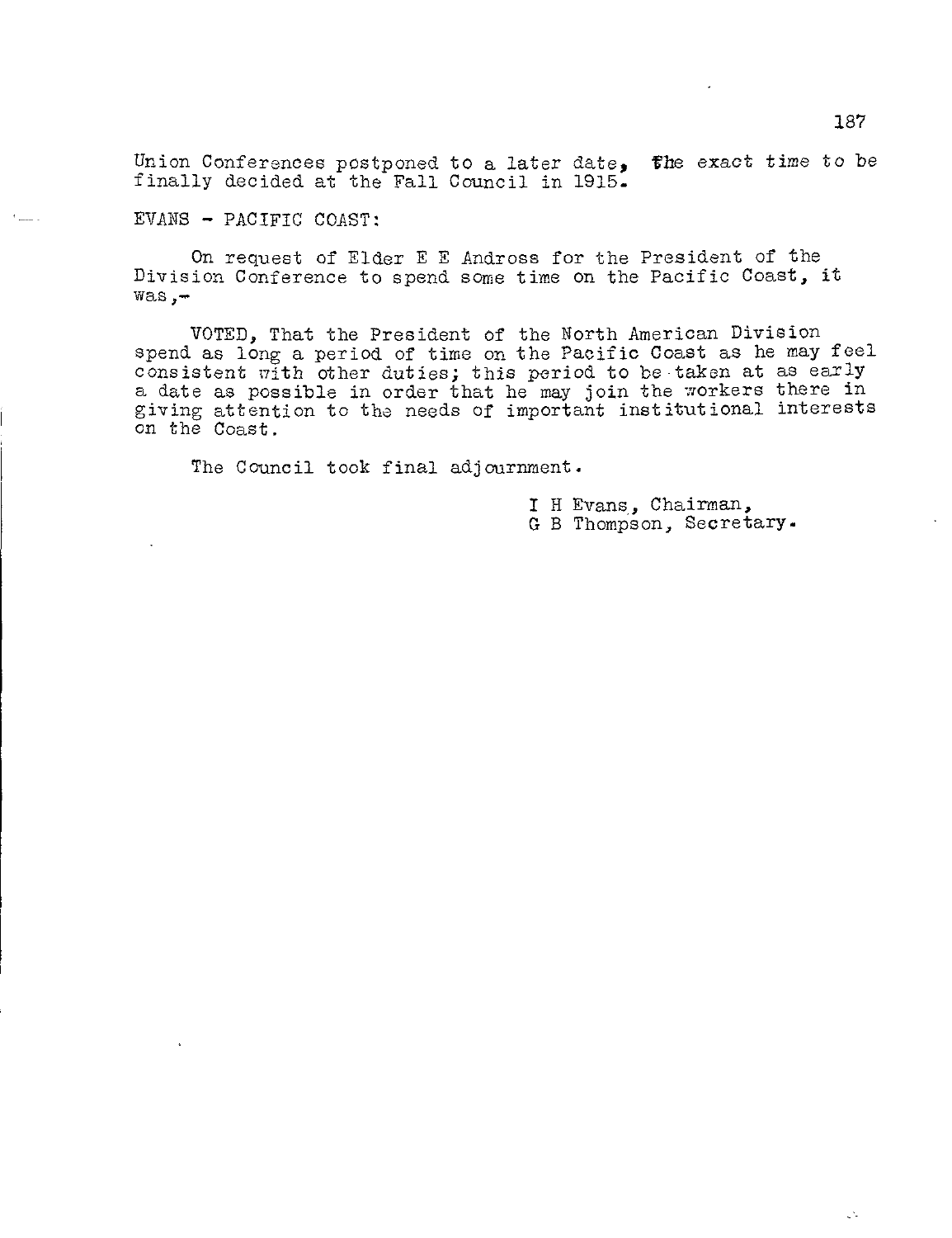#### SEVENTY-FIRST MEETING OF NORTH

## AMERICAN DIVISION CONFERENCE COMMITTEE

#### November 10, 1914.

Following a meeting of the General Conference Committee a short meeting of the Division Executive Committee was called.

MEMBERS PRESENT: I H Evans, W T Knox, G B Thompson, W W Prescott, F Griggs, C S Longacre; also M E Kern, N Z Town, W A Spicer, T E Bowen.

CREDENTIALS  $\sim$  MILLER, BRODERSON:

VOTED, That credentials be given to Elder B E Miller, of Brooklyn, N. Y., who has been asked to take charge of the German work in the East.

VOTED, That credentials be given P E Broderson, of Chicago, who has been asked to take the secretaryship of the Danish-Norwegian work,

SCHILLING - SALARY:

VOTED, That we pay the salary of Elder J H Schilling until the close of 1914.

 $\texttt{CADY}$  - SALARY:

Prof. M E Cady having offered to settle for the time which he was not employed on account of illness from November 1, 1913, to March  $10$ , 1914, at \$11.00 per week, it was,-

VOTED, That we grant this request and pay Prof. M E Cady  $$202.71$  in settlement of this claim.

Adjourned.

I H Evans, Chairman, G B Thompson, Secretary.